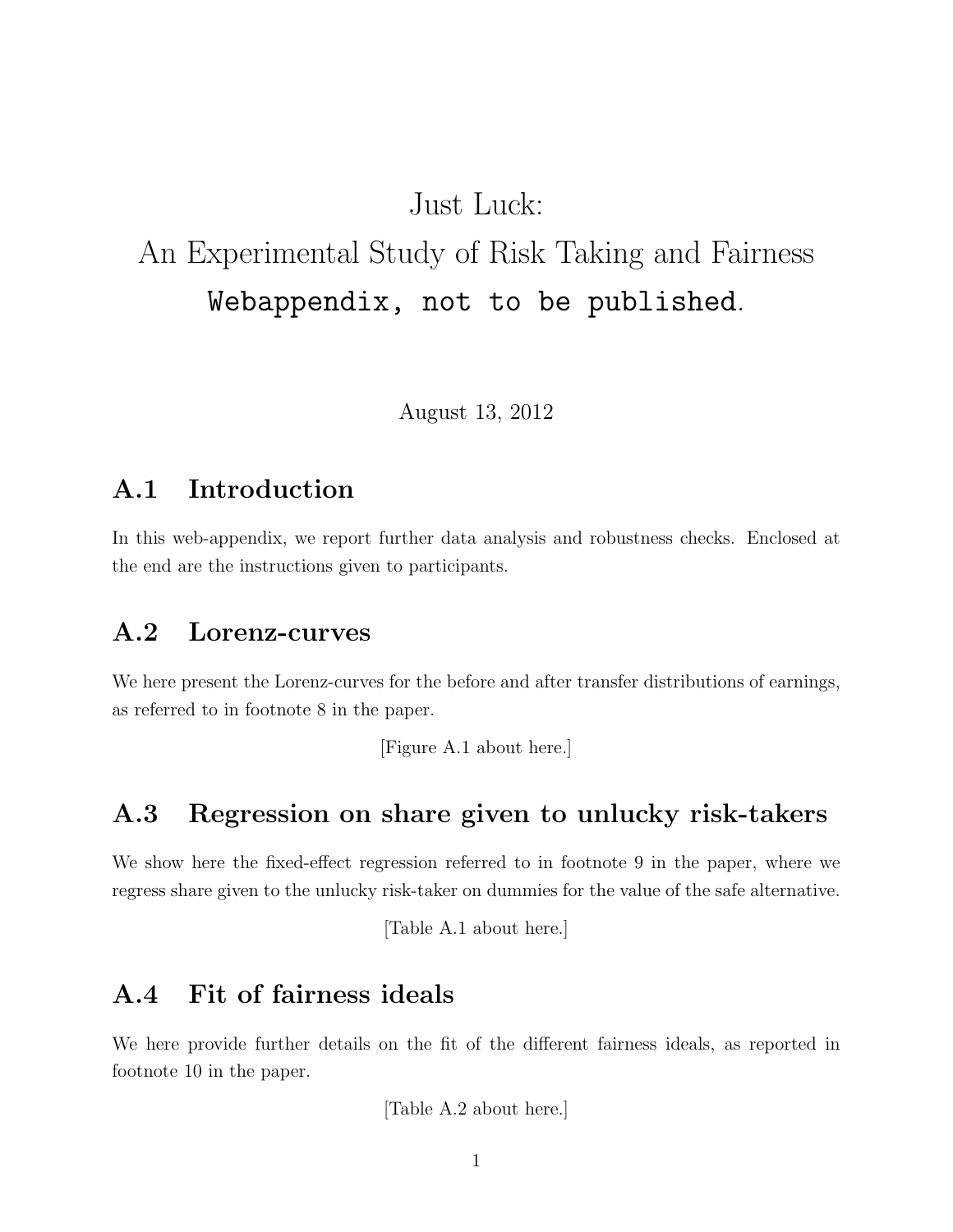### A.5 Robustness to functional form

We consider two alternative versions of equation (1), inspired by two widely used models of distributive preferences in risk-free settings. First, we consider a utility function which is linear in the cost of acting unfairly (Fehr and Schmidt 1999):

$$
V^{FS}(y; \cdot) = \gamma y - \beta |y - F^k|.
$$
\n(A.1)

This formulation implies that a stakeholder takes everything if  $(\gamma/\beta) > 1$  and chooses a fair division if  $(\gamma/\beta)$  < 1. The stakeholder is, therefore, indifferent among all allocations if  $(\gamma/\beta) = 1$ . The present formulation does not introduce the idea that a person suffers more from an unfairness that is to his or her disadvantage, which is a prominent feature in Fehr and Schmidt (1999), since our study focuses on a dictator game where a decision-maker typically makes a trade-off between self-interest and an unfairness that is to her advantage.

Second, we consider an alternative way of modeling a smoother trade-off between selfinterest and fairness, where the cost of acting unfairly is increasing in the distance to the fair solution (Bolton and Ockenfels 2000):

$$
V^{BO}(y; \cdot) = \gamma y - \beta (y - F^k)^2 / 2X^2.
$$
 (A.2)

The interior solution,  $y^*$ , is here given by,

$$
y^* = F^{k(i)} + (\gamma/\beta)X^2.
$$
 (A.3)

Hence, a stakeholder takes at least what he or she considers fair, or more, depending on how much weight the decision-maker assigns to fairness.

The difference between (A.2) and equation (1) in the paper relates to how share taken,  $y^*/X$ , depends on total earnings: (A.2) implies that share taken is increasing in total earnings, whereas (1) implies that share taken is constant in total earnings.

As in the main analysis, we assume that the spectators maximize the same utility function as stakeholders with the exceptions of the first term always being zero and the second term being defined for the spectator's preferences over the income of one of the two stakeholders in the pair. $<sup>1</sup>$ </sup>

<sup>&</sup>lt;sup>1</sup>Note that our model of spectator choices deviates from the approach adopted by Fehr and Schmidt (1999) and Bolton and Ockenfels (2000). They explicitly formulate models from the perspective of the decision maker, which implies that the spectator decision is considered involving three persons: the spectator and the two participants who have been involved in the risk-taking phase. In contrast, we model the spectator with a utility function that only includes fairness considerations related to the distribution of income between the two other participants. As pointed out by an anonymous referee, these two approaches are not equivalent. An alternative to our approach would therefore be to apply the approach of Fehr and Schmidt (1999) and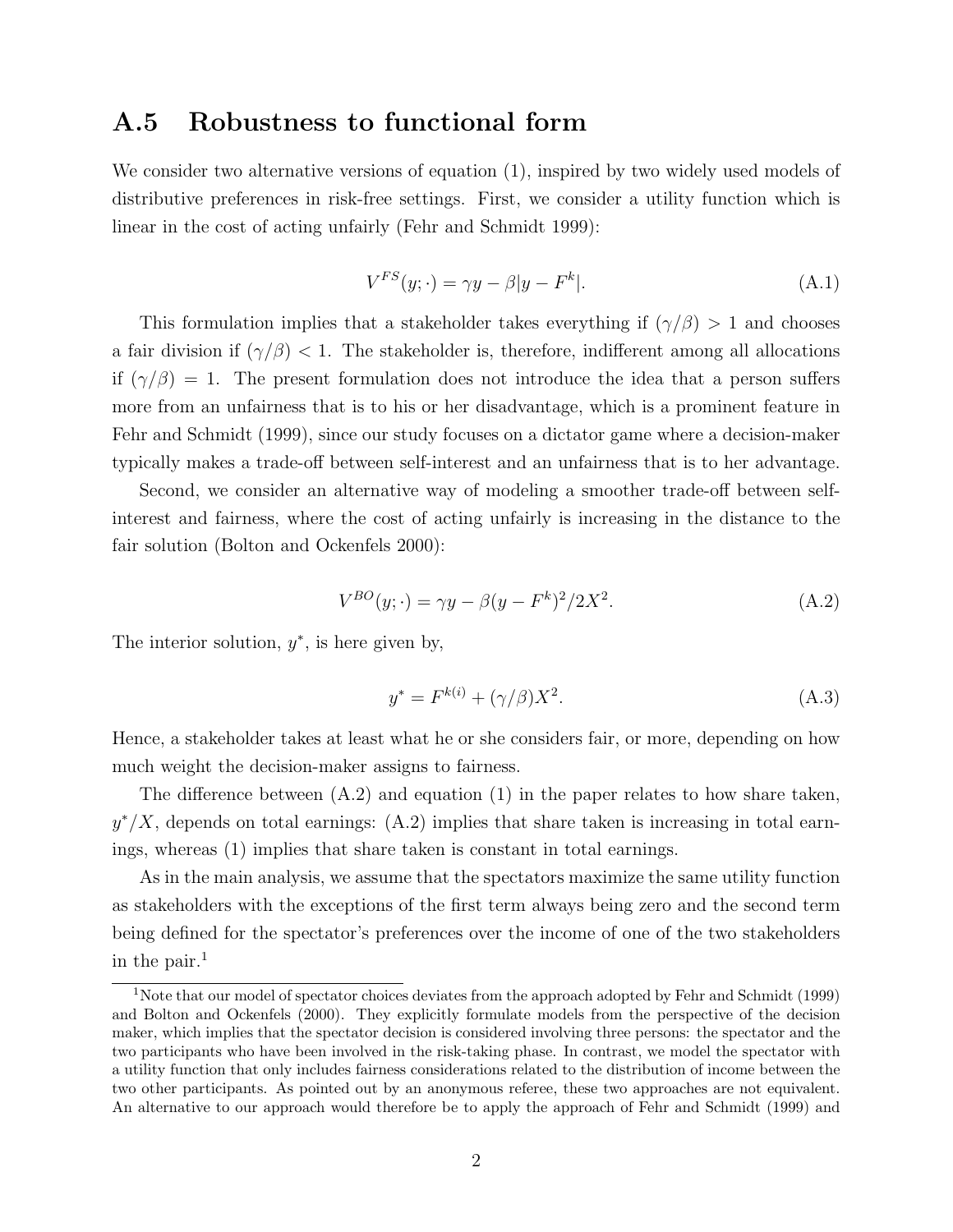As shown in Table A.3, the estimated population shares appear robust to the choice of functional form. We observe that there are some differences in the other estimated parameters across the different versions of the model, but, as shown in Figure A.2 and Figure A.3, these differences are of minor importance for the predictions made by the estimated models.

[Table A.3 about here.]

[Figure A.2 about here.]

[Figure A.3 about here.]

### A.6 Robustness to pooling of observations

We here report the population estimates for the pooled model, as referred to in footnote 14 in the paper. We also include pooled models that rely on alternative functional forms and, for each version of the model, remove, in turn, one of the fairness views. Also for the pooled models, we observe that the inclusion of all three fairness types is crucial, but not the choice of functional form.

[Table A.4 about here.]

Based on the estimated pooled models the restriction the the population shares of the different fairness types are the same cannot be rejected by a likelihood ratio test ( $p$ -values are 0.94, 0.89, and 0.86 for the main model in the paper (MM), FS, and BO, respectively).

Bolton and Ockenfels (2000), and model the spectator choices as involving three persons. If we do so without introducing the three fairness types, however, this approach clearly fails in explaining the observed spectator behavior. In Fehr and Schmidt (1999) the aversion to inequality among others is indirectly driven by the disutility a person suffers from inequalities between herself and another person. If a person can neither affect her own payoff nor the total amount to be paid off, as is the case for the spectators in the present experiment, she can only improve her utility by redistributing money from those who are richer to those who are poorer than herself. For the distribution situations at hand this means that the size of the cake should be crucial for the spectators. If total earnings are 700 NOK (2 times the spectators payoff) or larger, then the spectator would never give one of the participants less than 350 NOK. This prediction clearly fails in the experiment. For example, in the distributive situations where a lucky risk-taker meets an unlucky risk-taker and total earnings are 800 NOK, we observe that the spectators give less than 350 NOK to the unlucky risk-taker in 55 out of 95 situations. In Bolton and Ockenfels (2000), the only driving force (next to the own payoff) is the demand for a fair share which equals the cake divided by the number of persons involved in the distributive situation. For the spectators' decisions in this experiment, this means that they are completely indifferent between all allocations between the two other participants, since they cannot manipulate their own share of the total cake. The observed spectators choices, however, clearly reject the hypothesis that the spectator allocations are random. Thus, in sum, if we were to model the spectator decision as involving three person, we would need to extend the definitions of the choice egalitarian and ex ante fairness views to also cover these cases. However, given that our present model of spectator choices already predicts nicely the observed behavior in the experiment, as shown in Figure 2 in the paper, we have not pursued this possibility.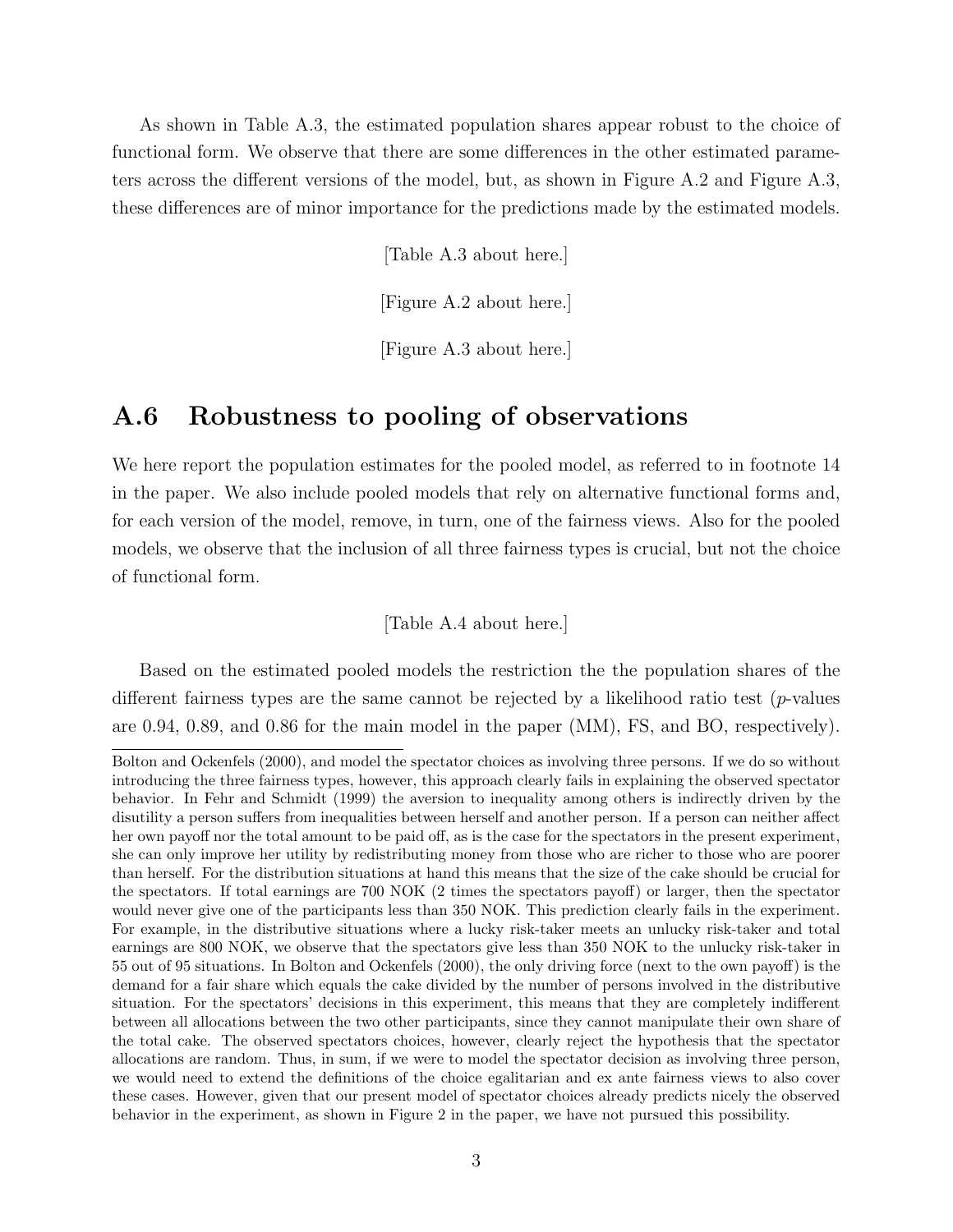Note that standard likelihood ratio tests do not apply to the comparison of the full model with a model where we have removed one of the fairness ideals, since the hypothesis that one of the  $\lambda^k$  is zero is on the boundary of the parameter space (Andrews 2001).

# A.7 Robustness to the treatment of strictly selfish individuals

As referred to in footnote 12 in the paper, we also consider how robust the results are to how we handle the strictly selfish individuals in the estimations for stakeholders. To study this question, we use two different approaches. First, we allow for a mass  $m_0$  of people assigning no weight to fairness considerations in the formulation of the likelihood function. Second, we remove all stakeholders taking everything in all distributive situations (20 out of 78) from the estimation sample. As shown in Table A.5, the populations shares remain largely the same as reported in Table 4 in the paper.

[Table A.5 about here.]

We observe some differences across specifications for the other estimated parameters. In particular, the estimated average weight on own payoff decreases when removing the individuals who take everything.

As pointed out by an anonymous referee, there might also be stakeholders who view it as fair taking everything to themselves. The present design does not allow us to separate this group from truly selfish stakeholders who do not care at all about fairness. The analysis in this section, however, indicates that the inclusion of such a group is not crucial for determining the relative importance of the three fairness views under consideration in the present study.

### A.8 Robustness analysis of choice model

As referred to in footnote 11 in the paper, we here consider a generalized version of the main model, introducing the possibility of a threshold value in the fairness views. The threshold captures the idea that the participants may be concerned with securing everyone at least a certain level of income, and thus may allow choice egalitarian and ex ante fairness considerations only to play a role above the threshold.

In the threshold model, participants with sufficiently high threshold value would act in line with the ex post fairness view and participants with a sufficiently low threshold value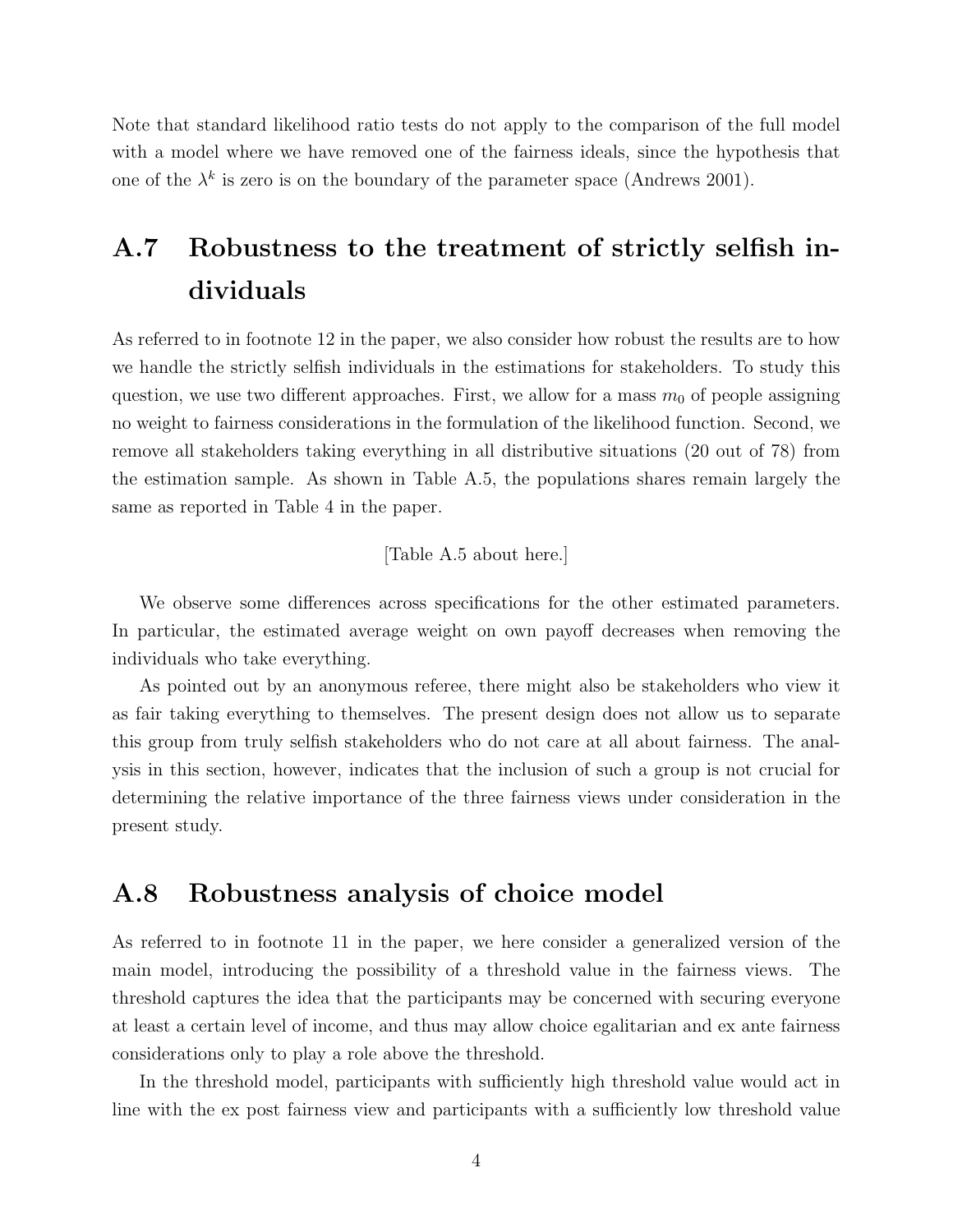would act in line with either the ex ante or the choice egalitarian fairness view. A participant with an intermediate threshold value would adopt the ex post fairness view when the total amount of earnings are below the threshold value and one of the two other fairness views when the total amount of earnings are above the threshold. Thus, the main model in the paper is a limit case of this more general model, where participants have either a very high threshold (and are classified as having the ex post fairness view) or a very low threshold (and are classified as having either the choice egalitarian or ex ante fairness view).

To formalize the threshold model, we introduce the threshold  $t \geq 0$  and assume that everyone either holds the choice egalitarian or ex ante fairness view. Participants with the ex post fairness view are thus identified from having a very high threshold. We now combine  $(2)$ ,  $(5)$  and  $(6)$  in the paper with the following equation, where  $k = CE, EA$ ,

$$
m(F^k, t, X) = \begin{cases} X/2 & \text{if } X \le 2t, \\ t & \text{if } X > 2t \text{ and } F^k < t, \\ X - t & \text{if } X > 2t \text{ and } X - F^k < t, \\ F^k & \text{if } \min(F^k, X - F^k) \ge t. \end{cases} \tag{A.4}
$$

We assume that t is a mixture of a log normal distribution and a mass at  $t = 0$  (since this improves stability and fit). Note that the threshold model allows for three heterogeneities at the individual level: stakeholders may differ in fairness views, with respect to how much they care about fairness, and in their threshold level.

Figure A.4 reports the estimated distributions of thresholds for spectators and stakeholders, which provides evidence for some participants being motivated by threshold considerations in their distributive choices. Thus, some of the participants being classified as holding the ex post fairness view by the main model in the paper may be willing to accept choice egalitarian and ex ante fairness considerations above a certain threshold, whereas some of the participants being classified as holding the choice egalitarian or ex ante fairness view by the main model in the paper may consider the ex post fairness view to be appropriate below a certain threshold.

#### [Figure A.4 about here.]

As shown in Table A.6, the relative importance of the three fairness views, however, largely remains the same when introducing a threshold level, and, overall, as shown in Figure A.2 and Figure A.3, the threshold model does not fit the data better than the estimated version of (1).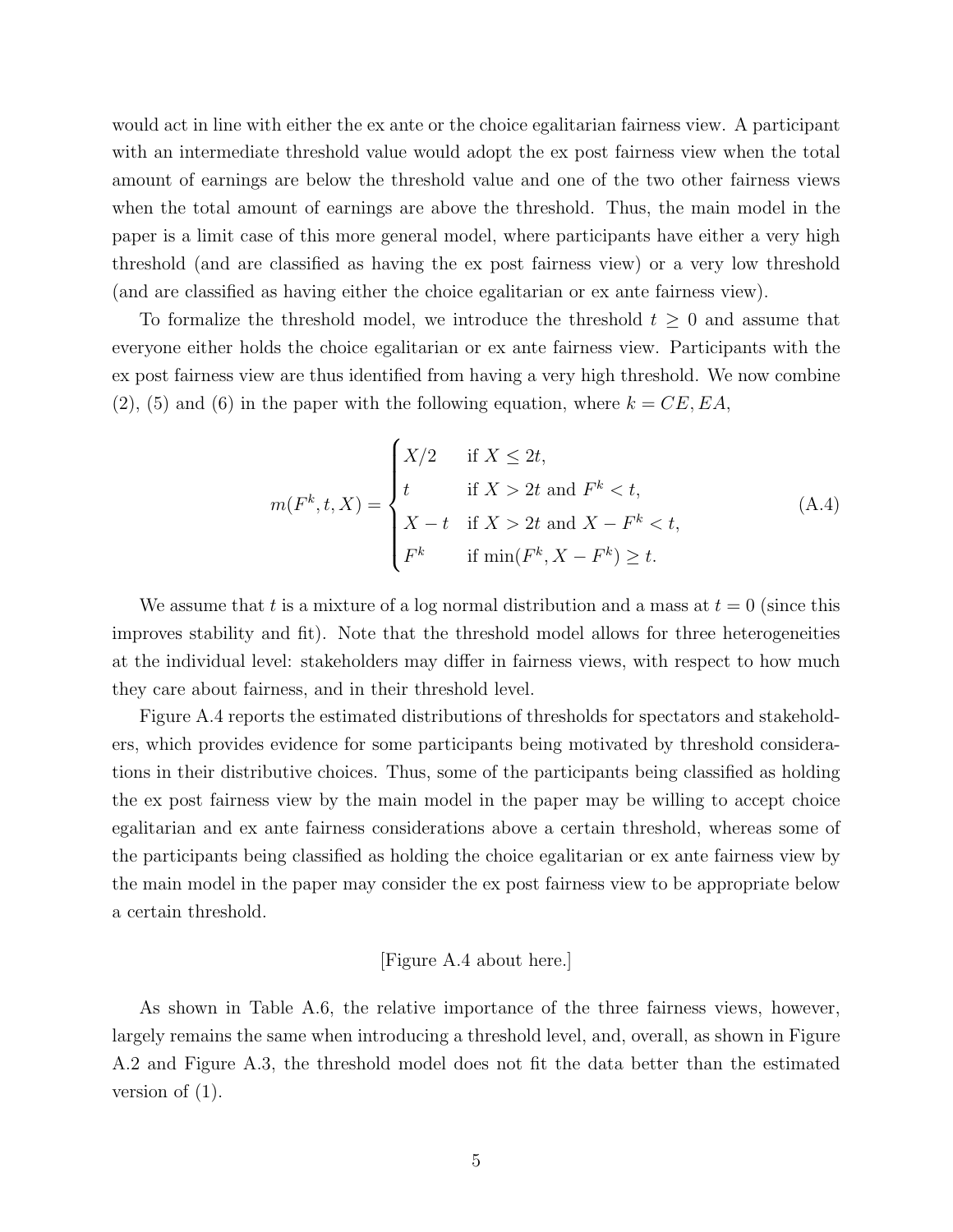The estimated threshold model highlights, however, that the share of ex post egalitarians is sensitive to the threshold level used to define this fairness type. In a comparison with the estimates of the main model in the paper, our preferred cut-off level is 400 NOK, since, given the design of the experiment, a spectator with such a threshold would distribute equally in almost all distributive situations in the experiment. There are two more conservative positions one can take on this issue, also reported in A.6.

[Table A.6 about here.]

### A.9 Classification of individuals

We show here that the classification of individuals is not sensitive to the choice of functional form, and and that the fairness types are equally consistent in their choices. We also provide classifications for the threshold model, where we observe that fewer spectators are classified to be of the ex post fairness type.

For the models introducing other functional forms in (1) we follow the procedure described in section III.C in the paper. We provide here a more detailed discussion of how to do the classifications for the threshold model.

#### A.9.1 Classifications for the threshold model

To implement the classification of individuals for the threshold model, let W stand for the full history of behavior and situations faced by an individual, where everything is in terms of a single individual and we assume the estimated parameters to be known. The joint likelihood  $p(W)$  can be written as

$$
p(W) = \iint \sum_{k \in \{CE, EA\}} \lambda^k p(W|k, \beta, t) f(\beta, t) \ d\beta dt.
$$

The fact that t is a mixed variable with mass at zero  $(p^{t=0})$  creates the need for extending the notation from the main paper. Let  $\bar{\tau}$  be the relevant cut-off above which we consider individuals to be of the ex post fairness type. Applying Bayes' theorem, we can write

$$
p(k, \beta, t \leq \overline{\tau}|W) = \frac{p(W|k, \beta, t \leq \overline{\tau})p(k, \beta, t \leq \overline{\tau})}{p(W)}.
$$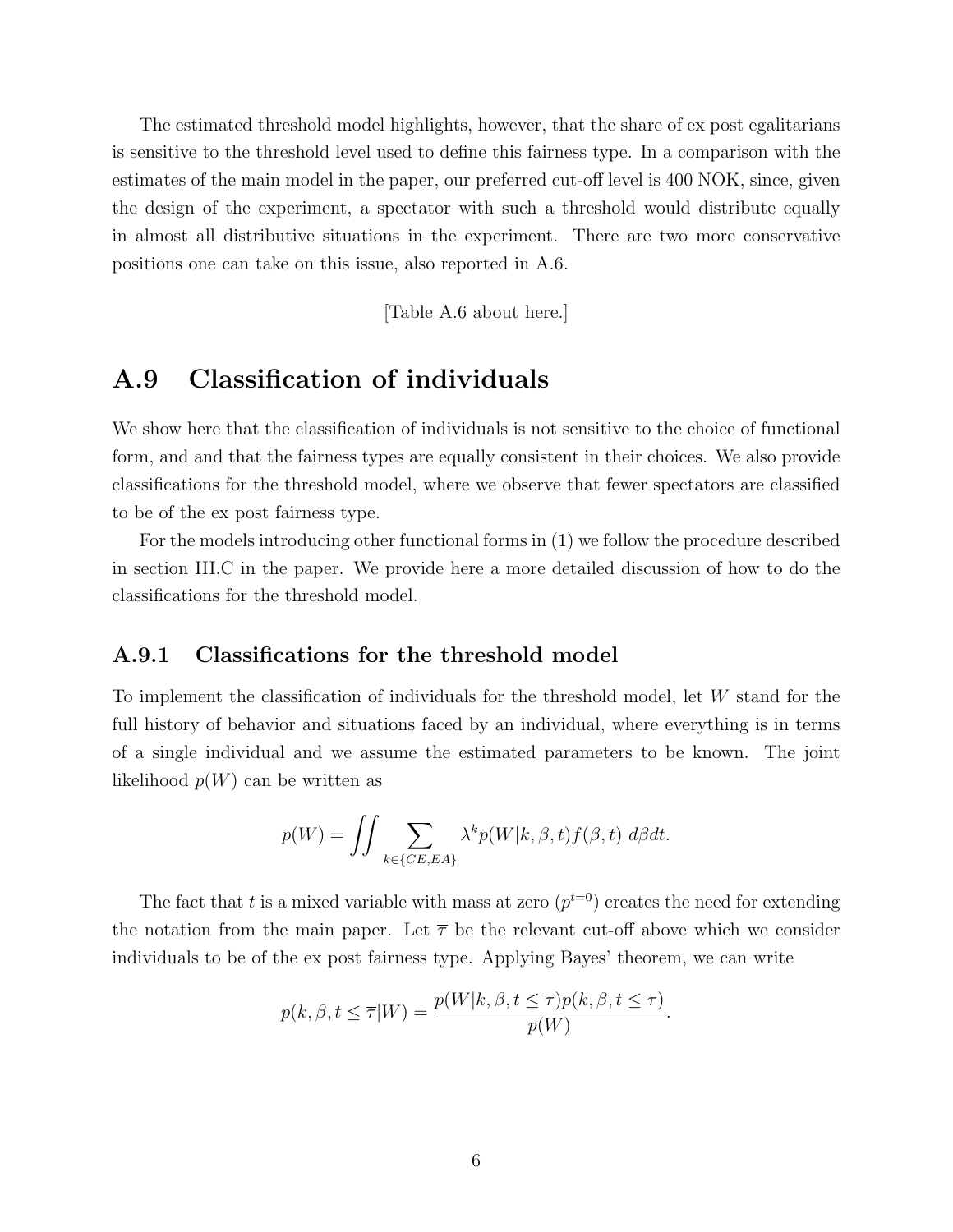Of this expression,  $p(W)$  is already defined, and

$$
p(k, \beta, \tau \leq \overline{\tau}) = \lambda^k f^{\beta}(\beta) \left( p^{t=0} + (1 - p^{t=0}) \int_0^t f^t(t) dt \right).
$$

To put numbers to everything we need to calculate

$$
p(W|k, \beta, t \leq \overline{\tau}) = p^{t=0} \cdot \prod_{j} \frac{e^{V_j(0, \cdot)}}{\sum_{s} e^{V_{sj}(0, \cdot)}} + (1 - p^{t=0}) \cdot \int_0^t \prod_{j} \frac{e^{V_j(t, \cdot)}}{\sum_{s} e^{V_{sj}(t, \cdot)}} f^t(t) dt.
$$

In order to calculate the relevant classification probabilities, we need the marginal distribution of  $(k, t)$ , and we can calculate

$$
p(k, t \le \overline{\tau}|W) = \frac{1}{p(W)} \int_0^\infty p(W|k, \beta, t \le \overline{\tau}) p(k, \beta, t \le \overline{\tau}) d\beta \quad \text{for } k \in \{CE, EA\}.
$$

The final classification probability is

$$
p(EP|W) = p(t > \overline{\tau}|W) = 1 - \left(p(CE, t \le \overline{\tau}|W) + p(EA, t \le \overline{\tau}|W)\right).
$$

This gives us classification probabilities that can be used in the same way as the ones calculated for the main model in the paper.

#### A.9.2 Classification results

From Figure A.5, we observe that the different specifications agree fairly well about the classification consistency of individuals. The threshold model has fewer individuals with high classification probability of holding the ex post fairness view, corresponding to the slightly fewer individuals estimated to be of the ex post fairness type in Table A.6.

In Table A.7 we see that the different versions of the main model report the same level of individual consistency (defined as how consistent individual choices are with the classified type). In the threshold model, we observe that the mean fraction of consistent decisions of those holding the ex post fairness view is very high.

[Figure A.5 about here.]

[Table A.7 about here.]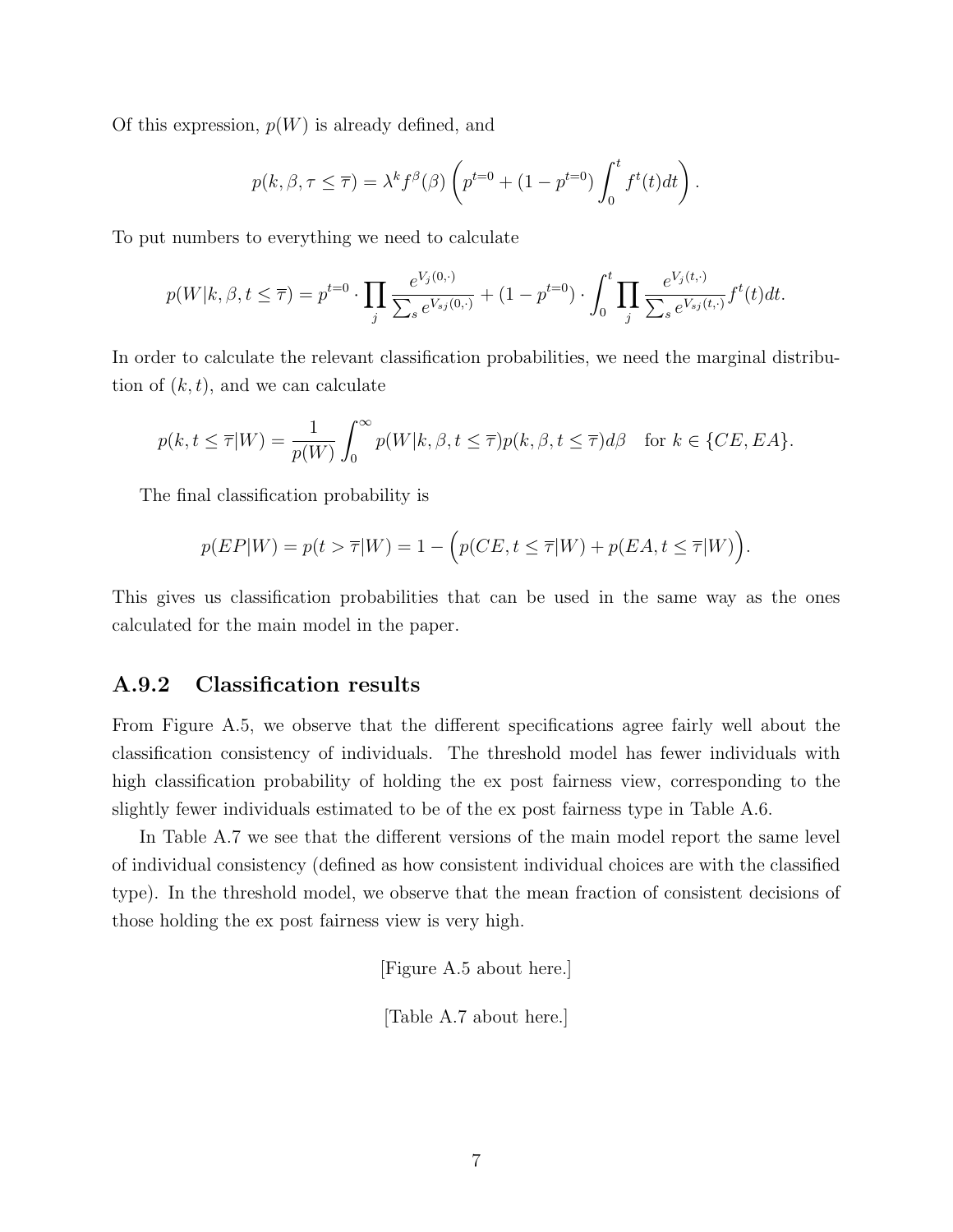### A.10 Political view

Table A.8 reports, using the main model, how the average posterior probability of having each of the three fairness views relates to political views. Interestingly, we observe that moderate and right-wing individuals are much more likely to hold the ex ante fairness view, whereas the ex post fairness view is most likely among left-wing individuals. This suggests that the fairness preferences expressed in this experiment reflect deeper political convictions, and, consequently, that the observed heterogeneity is also present in situations outside the laboratory where gains and losses from risk-taking are distributed.

Among the stakeholders, the tendency to be consistently selfish is not systematically related to political view. There are 20/78 stakeholders that always takes everything; 6/27 among the left,  $6/24$  among the moderate and  $8/27$  among the the right  $(p = 0.82$  using a  $\chi^2(2)$  test).

[Table A.8 about here.]

### References

- Andrews, Donald W. K. (2001). "Testing when a parameter is on the boundary of the maintained hypothesis," Econometrica, 69(3): 683–734.
- Berndt, Ernst R., Bronwyn H. Hall, Robert. E. Hall, and Jerry A. Hausman (1974). "Estimation and inference in nonlinear structural models," Annals of Economic and Social Measurement, 3(4): 653–665.
- Bolton, Gary E. and Axel Ockenfels (2000). "ERC: A theory of equity, reciprocity, and competition," American Economic Review, 90(1): 166–193.
- Cappelen, Alexander W., Astri Drange Hole, Erik Ø. Sørensen, and Bertil Tungodden (2011). "The importance of moral reflection and self-reported data in a dictator game with production," Social Choice and Welfare, 36(1): 105–120.
- Fehr, Ernst and Klaus M. Schmidt (1999). "A theory of fairness, competition and cooperation," Quarterly Journal of Economics, 114(3): 817–868.
- Ferrall, Christopher (2005). "Solving finite mixture models: Efficient computation in economics under serial and parallel execution," Computational Economics, 25(4): 343–379.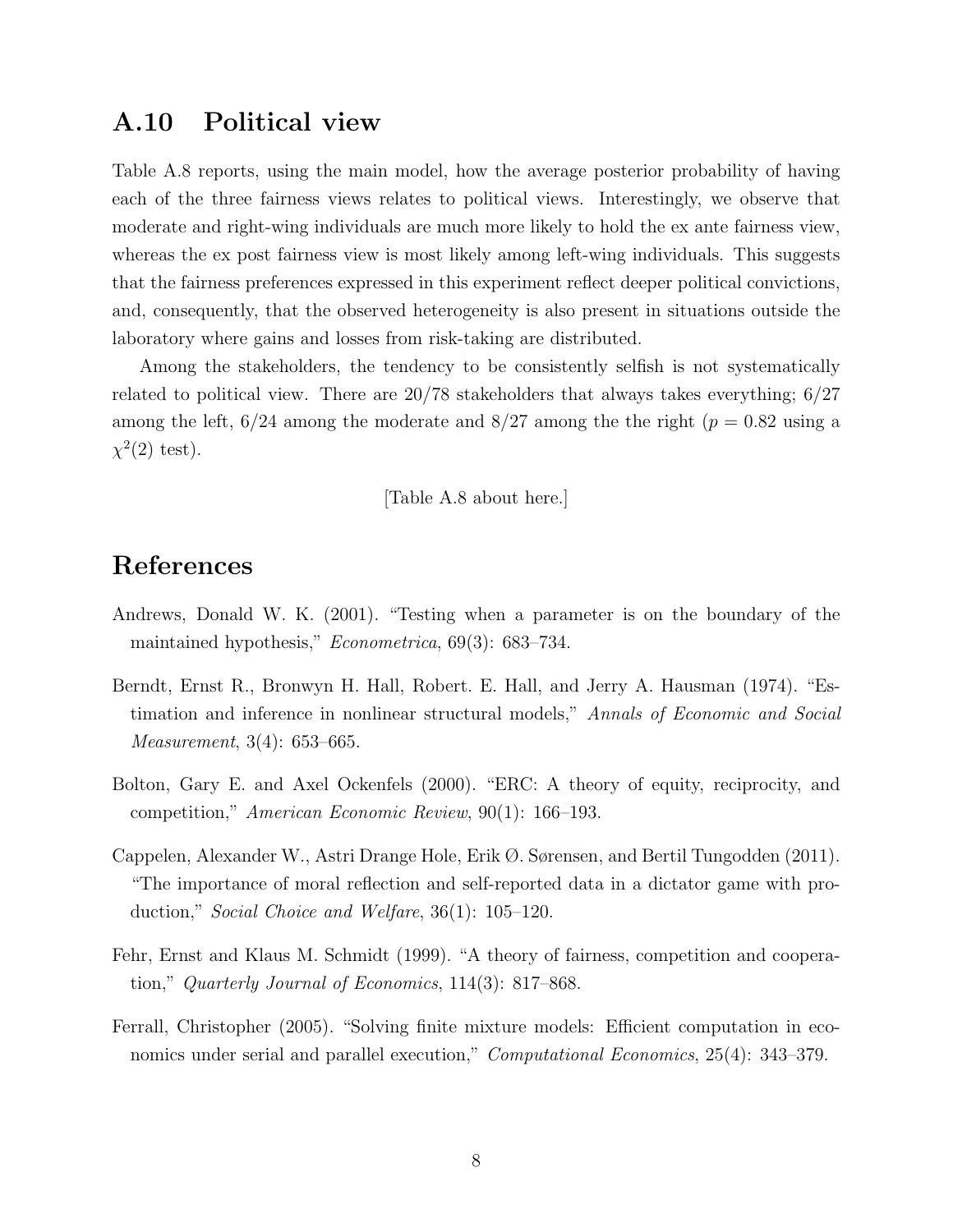

Figure A.1: Lorenz curves, before and after transfers

Note: The Lorenz curve before transfers for stakeholders shows the distribution of before transfers earnings for all individuals, whereas the Lorenz curve before transfers for spectators shows the distribution before transfers earnings for the individuals involved in the subset of situations where spectators make a decision. The after transfers Lorenz curves show the corresponding after transfers earnings following from the decisions made by stakeholder and spectators.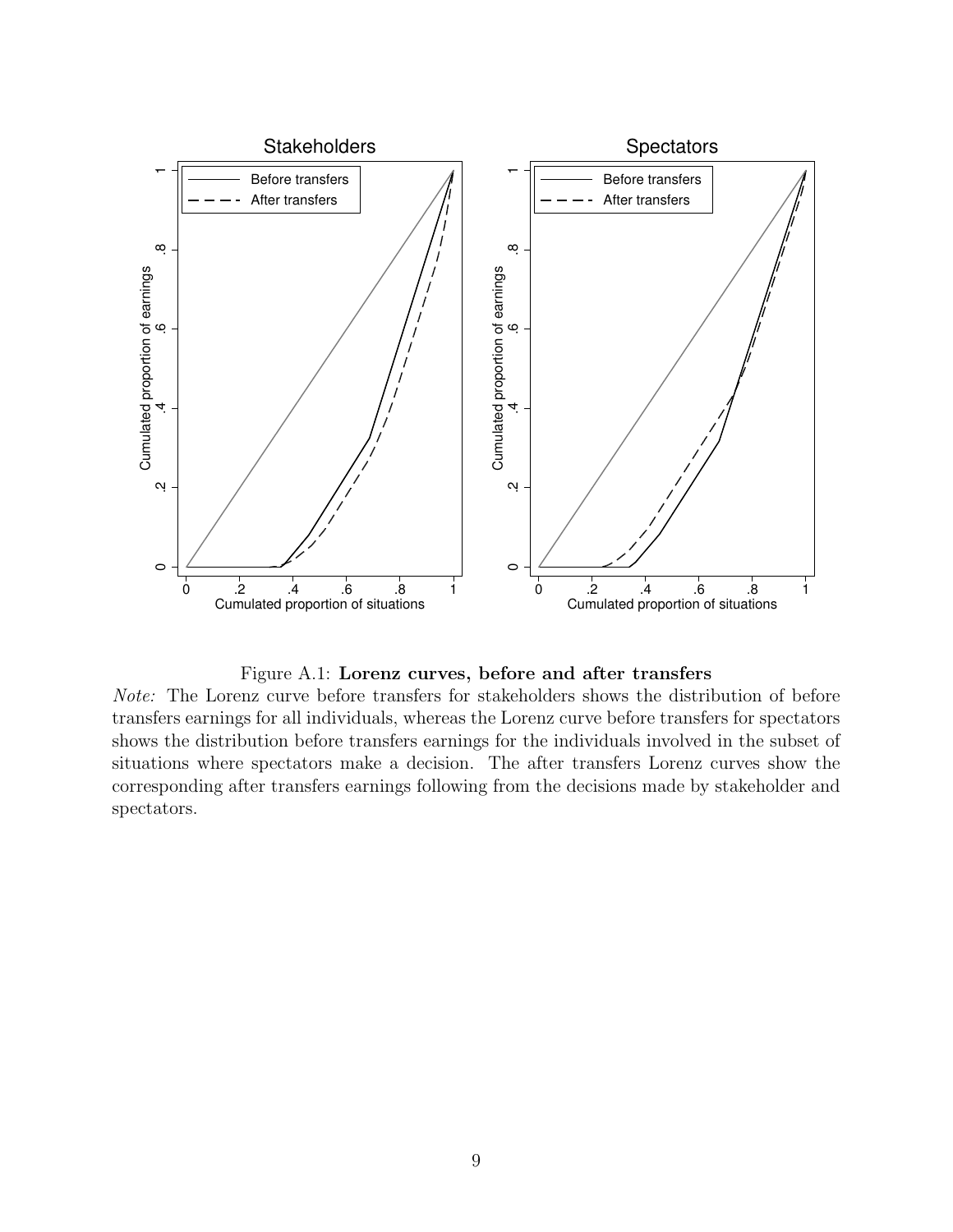

#### Figure A.2: Actual and predicted share given by stakeholders in various distributive situations

Note: Predictions refer to simulations of each of the models. The simulations are based on the estimates reported for stakeholders in Table A.3 for the Main model (MM), FS, and BO and, in Table A.6 for the threshold model (Th, introduced in section A.8). Calculations are done with 1000 replications of each individual and the distributive situations in which he or she is involved. Each replication is randomly assigned a fairness view  $F^k$ ,  $\beta$ ,  $\gamma$ , and t (in the threshold model) in accordance with the estimates. A: Distribution of stakeholder decisions when ex post earnings are equal, share given to the other participant. B: Distribution of stakeholder decisions when lucky meets unlucky, share given to the other participant. C: Distribution of stakeholder decisions when risk-taker meets safe, share given to the other participant. The Main model, FS, and BO are defined by combining equations (4)-(6) in the paper with equation  $(1)$  in the paper,  $(A.1)$ , and  $(A.2)$ , respectively. The threshold model is defined by combining equation  $(1)$  in the paper with  $(5)-(6)$  in the paper and  $(A.4)$ .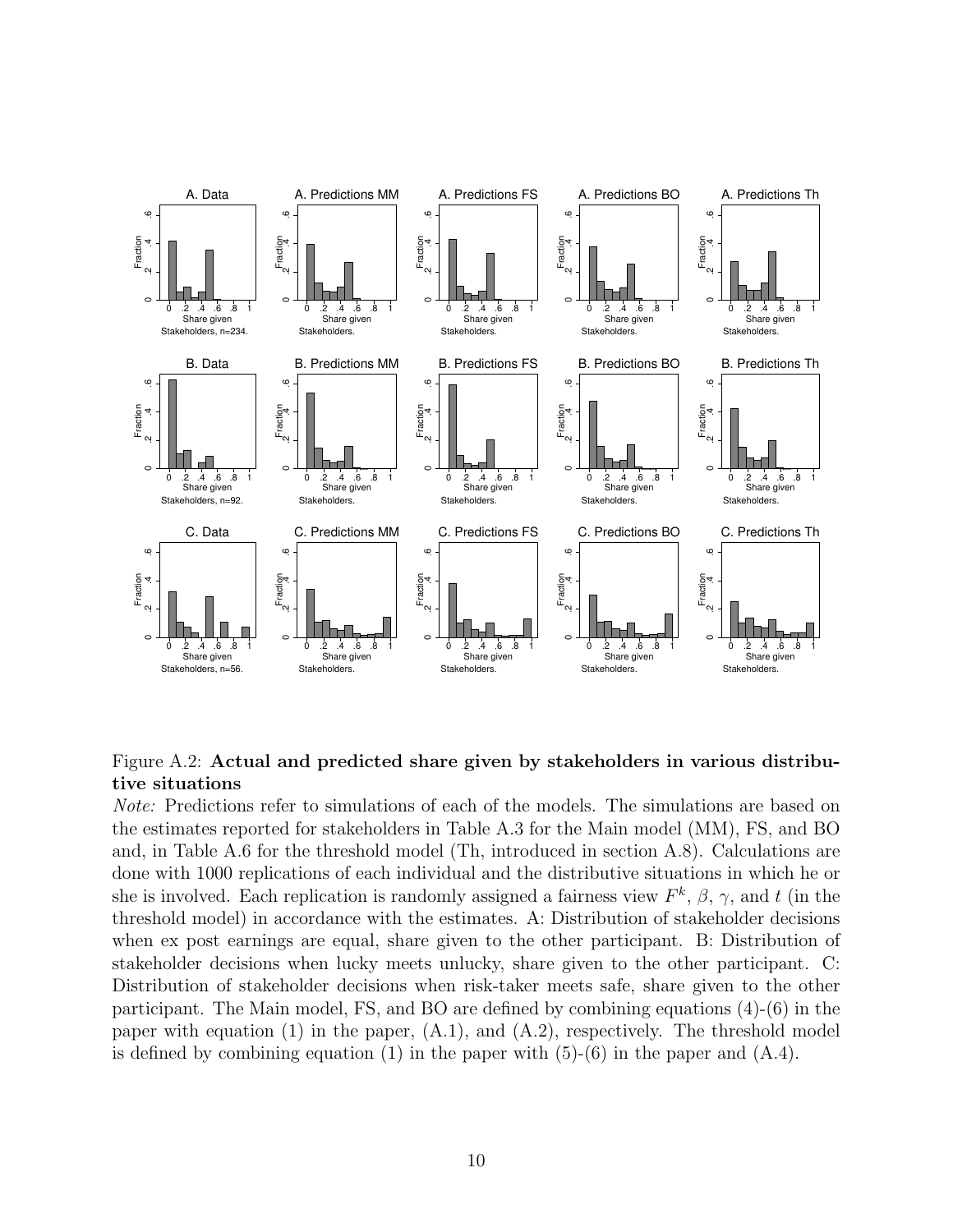

Figure A.3: Actual and predicted share given by spectators in various distributive situations

Note: Predictions refer to simulations of each of the models. The simulations are based on the estimates reported for spectators in Table A.3 for the Main model (MM), FS, and BO and, in Table A.6 for the threshold model (Th, introduced in section A.8). Calculations are done with 1000 replications of each individual and the distributive situations in which he or she is involved. Each replication is randomly assigned a fairness view  $F^k$ ,  $\beta$ , and t (in the threshold model) in accordance with the estimates. A: Distribution of spectator decisions when ex post earnings are equal, share given to the first person in the pair (randomly determined). B: Distribution of spectator decisions when lucky meets unlucky, share given to the lucky participant. C: Distribution of spectator decisions when risk-taker meets safe, share given to the risk-taking participant. The Main model, FS, and BO are defined by combining equations  $(4)-(6)$  in the paper with equation (1) in the paper,  $(A.1)$ , and  $(A.2)$ , respectively. The threshold model is defined by combining equation (1) in the paper with  $(5)-(6)$  in the paper and  $(A.4)$ .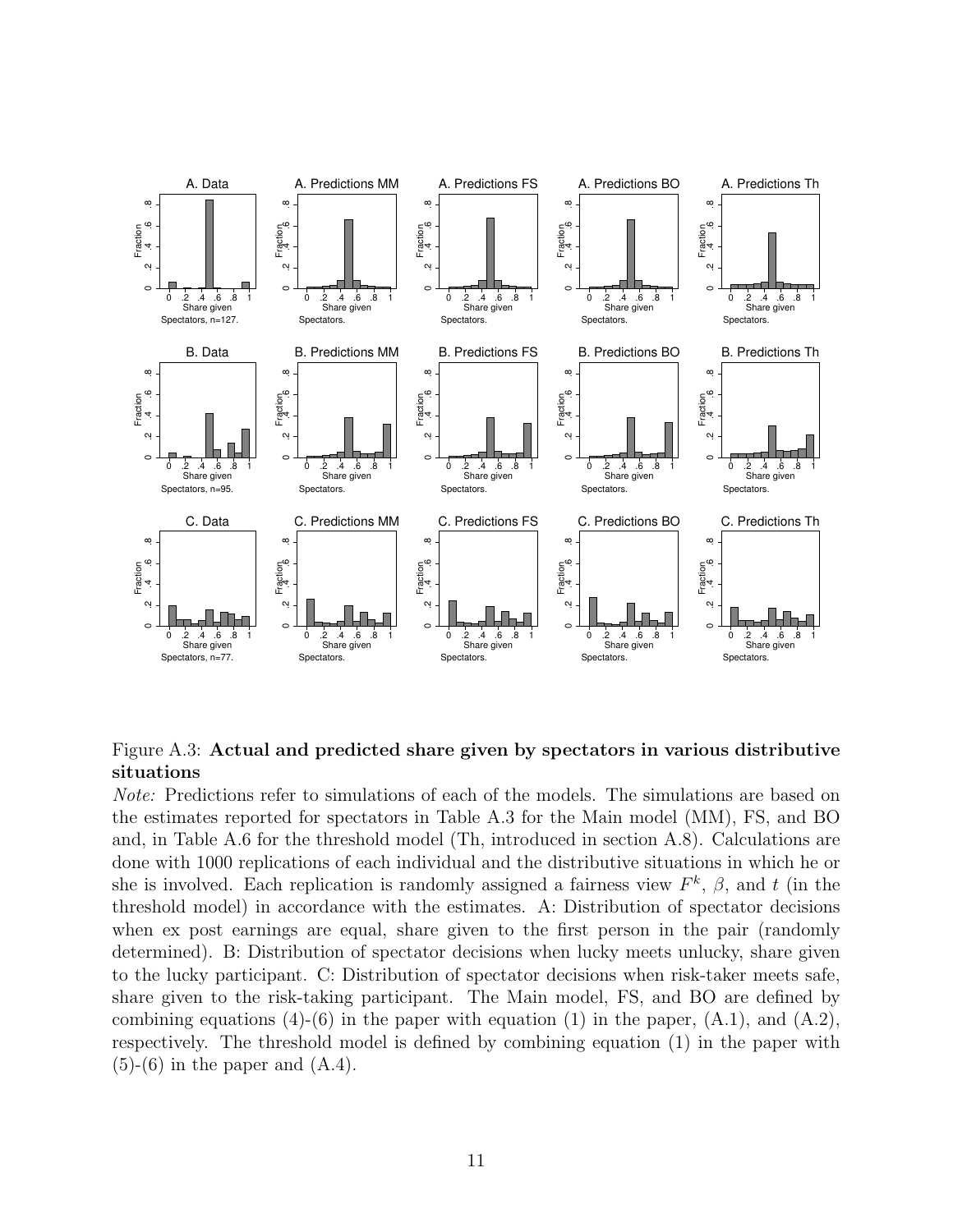

Figure A.4: Estimated distributions of thresholds

*Note:* The threshold model is defined by combining equation  $(1)$  in the paper with  $(5)-(6)$ in the paper and (A.4). Based on estimated parameters reported in Table A.6.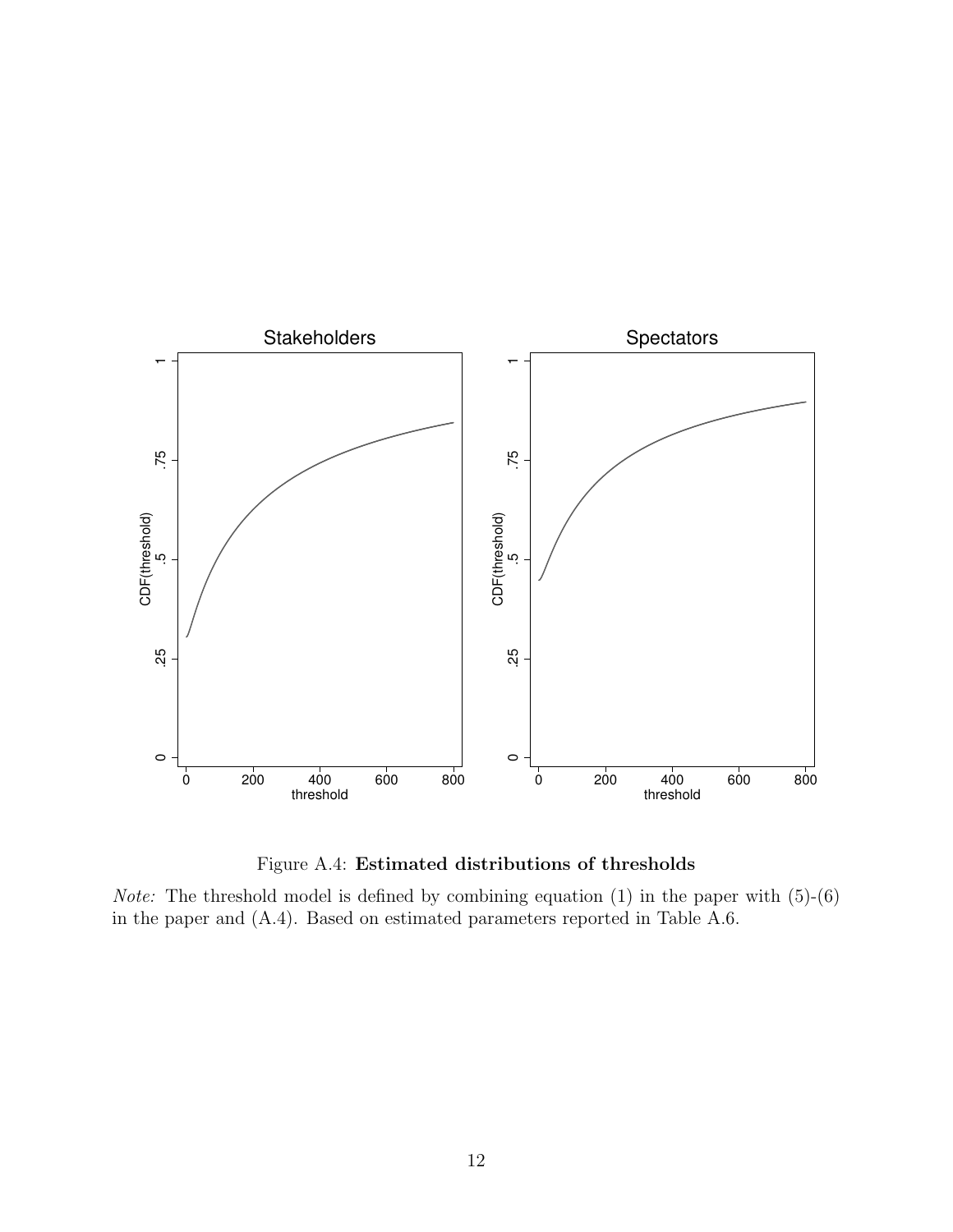

Figure A.5: Classification consistency, spectators

Note: Scatter plots of the level of consistency and level of identification for each spectator, corresponding to panel B of Figure 3 in the main paper. Level of consistency is measured by the the fraction of decisions consistent with the most likely fairness view of an individual (restricted to distributive situations with positive total earnings) and the level of identification is measured by the posterior probability of the individual having this fairness view,  $\max_k {P(k|y, Z)}$  (under the restriction that aggregate proportions are the same as the estimated proportions). Circle, diamond, and cross indicate that a spectator is identified as having the ex post, choice egalitarian, and ex ante fairness view, respectively. For the threshold model, we have chosen  $\bar{\tau} = 400$ . Calculations of a posteriori probabilities are based on Table A.3 and A.6.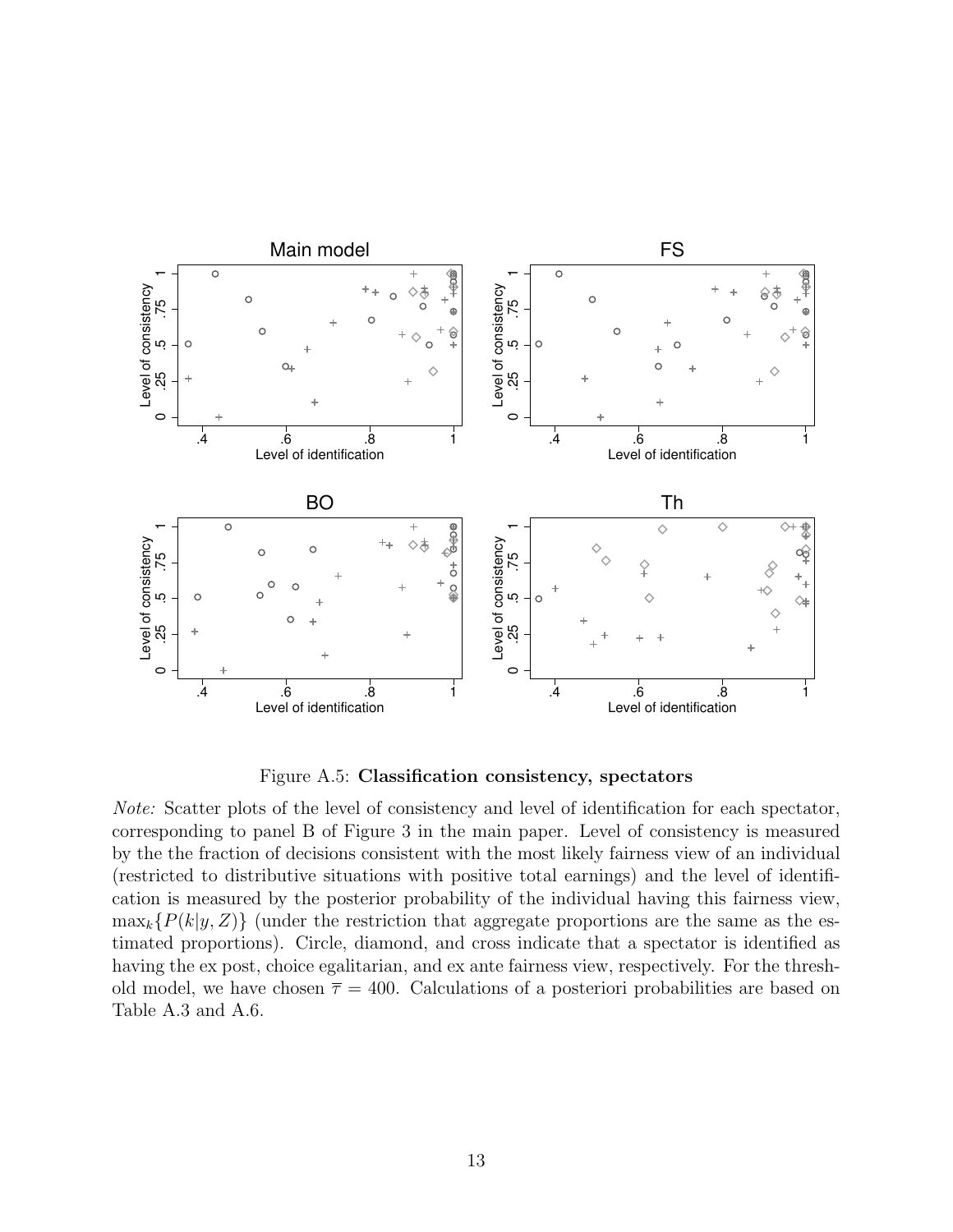| vans                                   |                     |
|----------------------------------------|---------------------|
|                                        | Share given         |
| safe alternative is 200                | $-0.035$<br>(0.044) |
| safe alternative is 300                | 0.009<br>(0.059)    |
| Constant                               | 0.340<br>(0.029)    |
| N                                      | 95                  |
| Test of no effect of safe alternative: | $p = 0.66$          |

Table A.1: Share given by spectators when lucky risk-taker meets unlucky risktaker

Note: Regression of share given to unlucky risk-taker when meeting lucky risk-taker on dummies for the value of the safe alternative. There are no distributive situations where the safe alternative is 400 NOK and both participants chose the risky alternative. This reflects the random matching procedure used in the distribution phase and the fact that only seven participants chose the risky alternative when the value of the safe alternative was 400 NOK.

Table A.2: Share of decisions fitting each of the fairness views (spectators)

| Earnings before transfers $n$ EA CE EP |                                                            |  | Any |
|----------------------------------------|------------------------------------------------------------|--|-----|
| Equal                                  | 127 0.850 0.850 0.850 0.850                                |  |     |
| Unequal<br>AII                         | 156 0.295 0.404 0.314 0.609<br>283 0.544 0.604 0.554 0.717 |  |     |

Note: All observations are for spectators. The table reports the share of decisions fitting exactly each of the fairness views, for different distributive situations.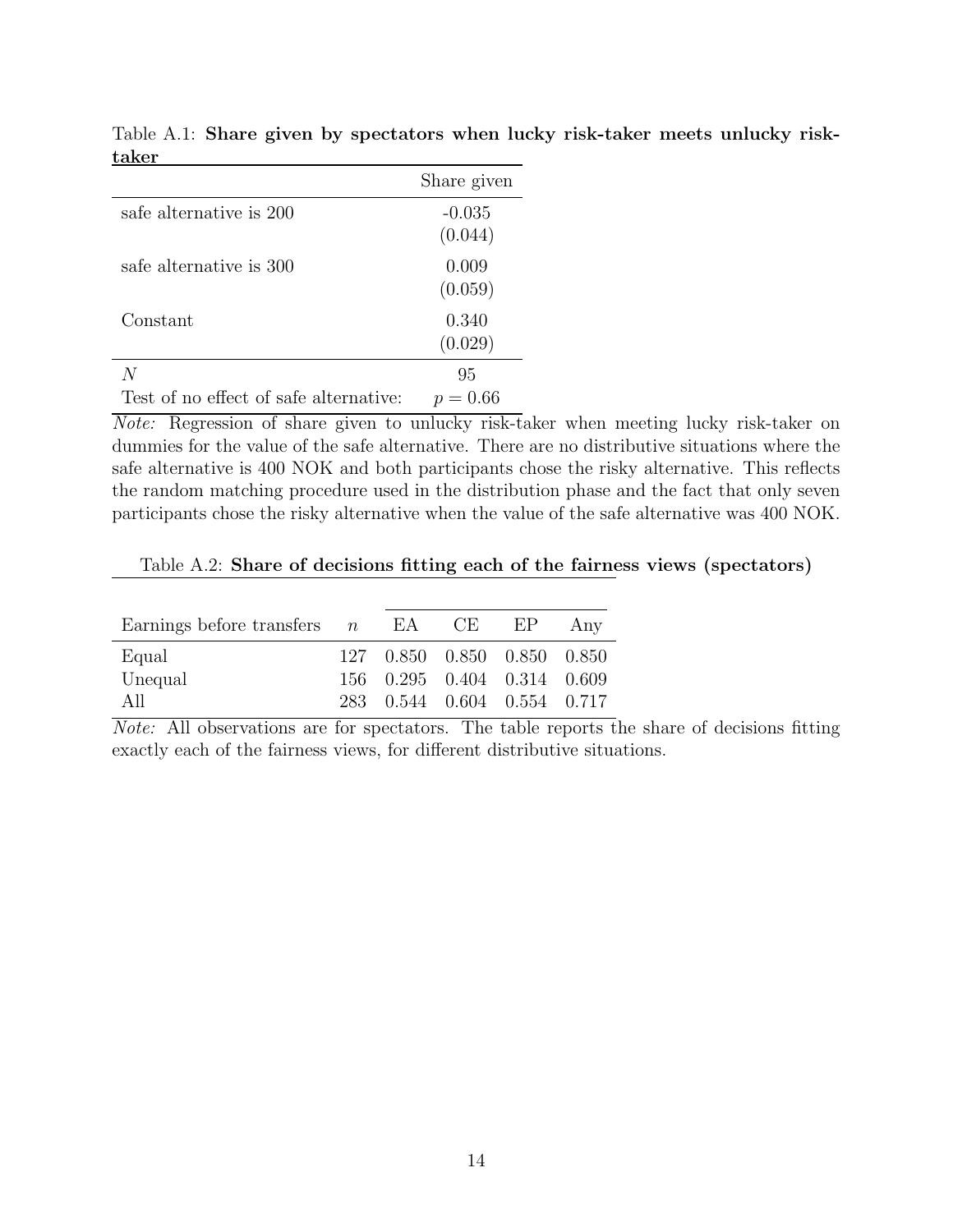|                | Main model  |           | FS<br><b>BO</b> |           |             |           |
|----------------|-------------|-----------|-----------------|-----------|-------------|-----------|
| parameter      | Stakeholder | Spectator | Stakeholder     | Spectator | Stakeholder | Spectator |
| $\lambda^{EP}$ | 0.274       | 0.302     | 0.314           | 0.294     | 0.325       | 0.312     |
|                | (0.086)     | (0.087)   | (0.086)         | (0.086)   | (0.083)     | (0.090)   |
| $\lambda^{CE}$ | 0.315       | 0.272     | 0.316           | 0.278     | 0.300       | 0.248     |
|                | (0.095)     | (0.089)   | (0.093)         | (0.091)   | (0.090)     | (0.087)   |
| $\lambda^{EA}$ | 0.411       | 0.427     | 0.370           | 0.428     | 0.374       | 0.440     |
|                | (0.091)     | (0.091)   | (0.085)         | (0.090)   | (0.093)     | (0.093)   |
| $\zeta$        | 3.094       | 6.960     | 2.838           | 3.702     | 2.544       | 7.169     |
|                | (0.503)     | (0.683)   | (0.177)         | (0.388)   | (0.636)     | (0.816)   |
| $\sigma$       | 4.378       | 4.660     | 1.686           | 2.408     | 4.668       | 5.214     |
|                | (0.655)     | (0.706)   | (0.240)         | (0.330)   | (0.695)     | (0.882)   |
| $\gamma$       | 15.577      |           | 24.491          |           | 12.551      |           |
|                | (0.509)     |           | (0.736)         |           | (0.418)     |           |
| $\log L$       | $-1200.6$   | $-606.5$  | $-1137.1$       | $-550.1$  | $-1238.9$   | $-623.0$  |

Table A.3: Estimates of the choice model - different functional forms

Note: The Main model, FS, and BO are defined by combining equations (4)-(6) in the paper with equation (1) in the paper,(A.1), and (A.2), respectively. The specifications are estimated separately for spectators and stakeholders, where  $\lambda^{EP}$ ,  $\lambda^{CE}$ , and  $\lambda^{EA}$  are the share of individuals with the ex post, choice egalitarian, and ex ante fairness view. The expectation and the standard deviation of the lognormal  $\beta$  is parameterized such that  $\log \beta \sim N(\zeta, \sigma^2)$ . The likelihood is maximized using the FmOpt library (Ferrall 2005). One population share and its standard error are calculated residually. Income is scaled in units of 1000 NOK. Standard errors (in parentheses) are calculated using the BHHH method (Berndt, Hall, Hall, and Hausman 1974).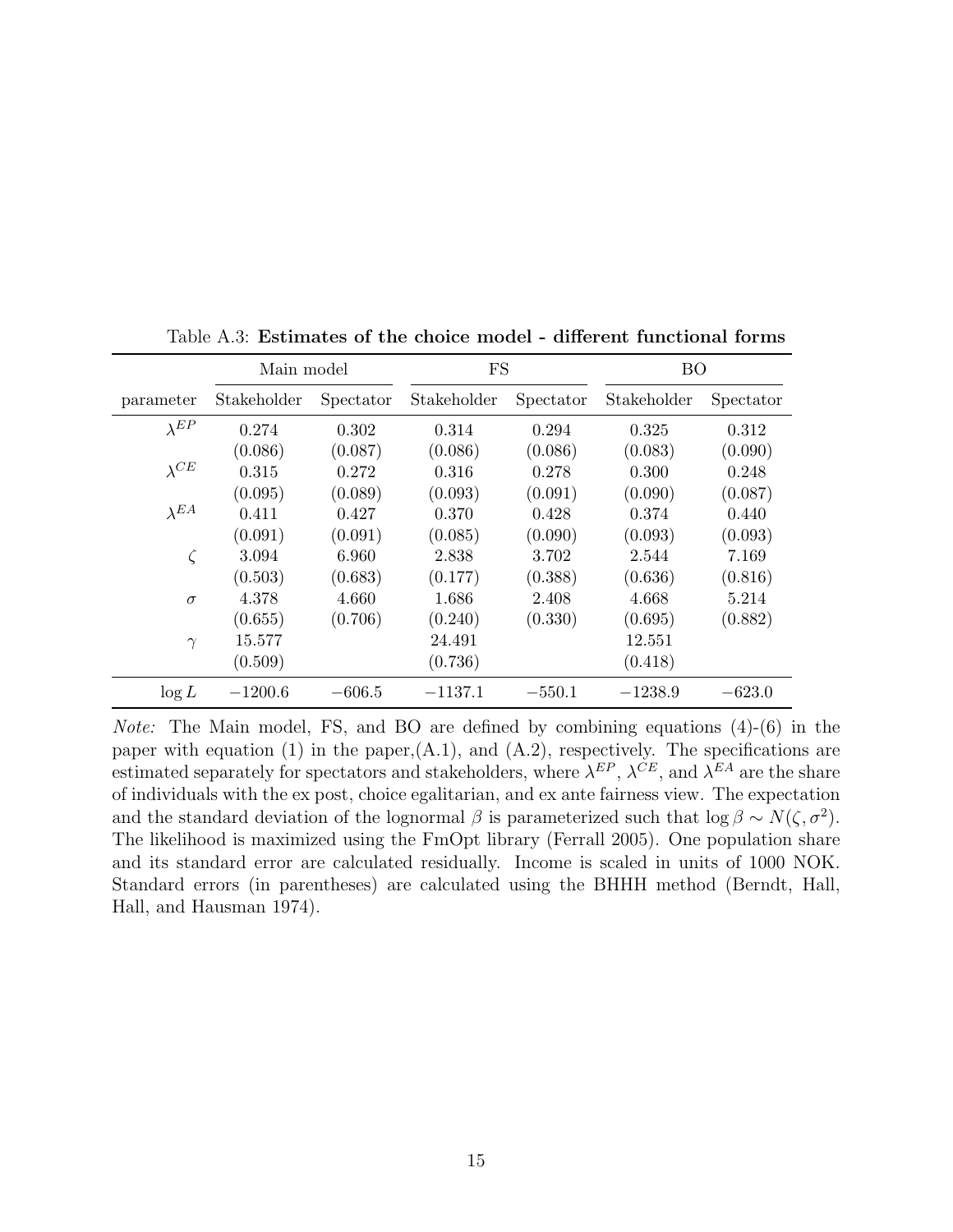|                         | 1                               | 2                   | 3         | 4         |  |  |  |
|-------------------------|---------------------------------|---------------------|-----------|-----------|--|--|--|
|                         | Model specification Main model: |                     |           |           |  |  |  |
| $\lambda^{EP}$          | 0.288                           |                     | 0.500     | 0.381     |  |  |  |
| $\lambda^{CE}$          | 0.293                           | 0.569               |           | 0.619     |  |  |  |
| $\lambda^{EA}$          | 0.419                           | 0.421               | 0.500     |           |  |  |  |
| $\log L$                |                                 | $-1807.2$ $-1971.6$ | $-1930.9$ | $-2067.6$ |  |  |  |
| Model specification FS: |                                 |                     |           |           |  |  |  |
| $\lambda^{EP}$          | 0.305                           |                     | 0.553     | 0.345     |  |  |  |
| $\lambda^{CE}$          | 0.298                           | 0.633               |           | 0.655     |  |  |  |
| $\lambda$ <i>EA</i>     | 0.397                           | 0.367               | 0.447     |           |  |  |  |
| $\log L$                |                                 | $-1687.3$ $-1779.4$ | $-1775.3$ | $-1942.5$ |  |  |  |
| Model specification BO: |                                 |                     |           |           |  |  |  |
| $\lambda^{EP}$          | 0.320                           |                     | 0.489     | 0.403     |  |  |  |
| $\lambda^{CE}$          | 0.275                           | 0.511               |           | 0.597     |  |  |  |
| $\lambda^{EA}$          | 0.406                           | 0.489               | 0.511     |           |  |  |  |
| $\log L$                |                                 | $-1862.1$ $-2061.6$ | $-2002.8$ | $-2100.3$ |  |  |  |

Table A.4: Pooling and removing fairness ideals

Note: In all specifications, stakeholders and spectators are restricted to have the same population shares. We only report population shares and likelihood values, where  $\lambda^{EP}$ ,  $\lambda^{CE}$ , and  $\lambda^{EA}$  are the share of individuals with the ex post, choice egalitarian, and ex ante fairness view. The other parameters are allowed to differ for stakeholders and spectators. Specification (1) reports estimates from the full model, whereas we in turn drop one of the fairness ideals in specifications  $(2)-(4)$ . The Main model, FS, and BO are defined by combining equations  $(4)-(6)$  in the paper with equation  $(1)$  in the paper,  $(A.1)$ , and  $(A.2)$ , respectively. The likelihood is maximized using the FmOpt library (Ferrall 2005). One population share is calculated residually. Income is scaled in units of 1000 NOK.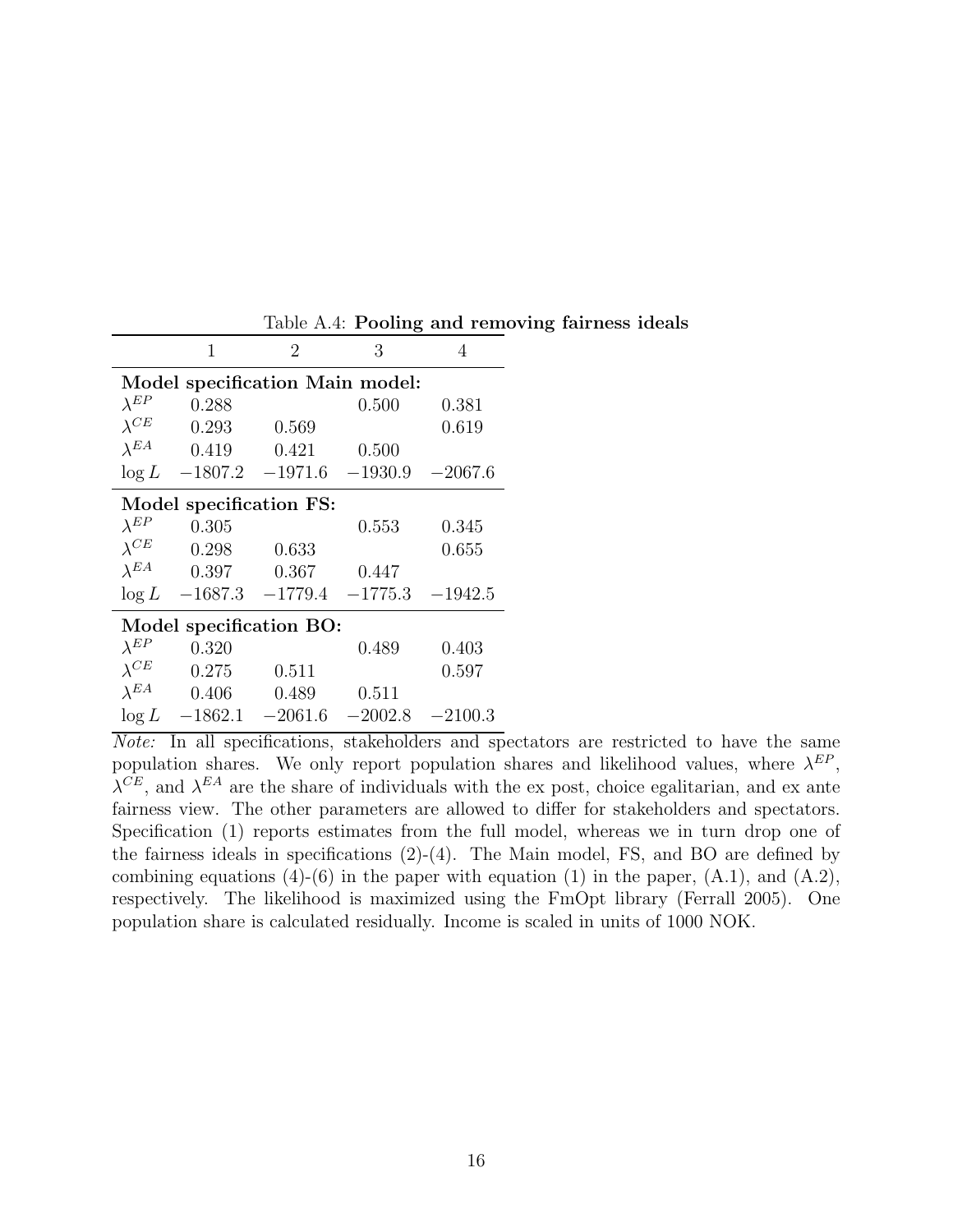|                | Mass $(m_0)$ with no weight to fairness |           |           |          |          | Removing individuals taking everything |
|----------------|-----------------------------------------|-----------|-----------|----------|----------|----------------------------------------|
|                | Main model                              | <b>FS</b> | <b>BO</b> | CH       | FS       | <b>BO</b>                              |
| $\lambda^{EP}$ | 0.275                                   | 0.331     | 0.328     | 0.282    | 0.306    | 0.320                                  |
|                | (0.088)                                 | (0.092)   | (0.085)   | (0.095)  | (0.099)  | (0.093)                                |
| $\lambda^{CE}$ | 0.314                                   | 0.348     | 0.298     | 0.299    | 0.353    | 0.292                                  |
|                | (0.095)                                 | (0.096)   | (0.089)   | (0.104)  | (0.113)  | (0.100)                                |
| $\lambda^{EA}$ | 0.411                                   | 0.321     | 0.374     | 0.418    | 0.342    | 0.388                                  |
|                | (0.094)                                 | (0.083)   | (0.094)   | (0.099)  | (0.097)  | (0.101)                                |
|                | 3.156                                   | 3.596     | 3.407     | 0.349    | 2.543    | 3.030                                  |
|                | (0.596)                                 | (0.124)   | (0.669)   | (0.693)  | (0.286)  | (0.830)                                |
| $\sigma$       | 4.248                                   | 0.639     | 4.002     | 3.781    | 1.619    | 4.174                                  |
|                | (0.663)                                 | (0.094)   | (0.618)   | (0.575)  | (0.244)  | (0.696)                                |
| $m_0$          | 0.045                                   | 0.325     | 0.156     |          |          |                                        |
|                | (0.155)                                 | (0.066)   | (0.152)   |          |          |                                        |
| $\gamma$       | 15.564                                  | 26.386    | 12.554    | 7.903    | 10.295   | 6.541                                  |
|                | (0.605)                                 | (0.748)   | (0.490)   | (0.574)  | (0.740)  | (0.473)                                |
| $\log L$       | $-1200.5$                               | $-1123.7$ | $-1238.0$ | $-993.1$ | $-957.7$ | $-1007.8$                              |

Table A.5: Robustness to the treatment of strictly selfish individuals (stakeholders)

Note: All specifications are only for stakeholders. The specifications in the left part of the table include a mass  $(m_0)$  with  $\beta = 0$ . The specifications in the right part of the table rely on an estimation sample where we have removed all stakeholders taking everything in all distributive situations (20 out of 78) from the estimation sample. Main model, FS, and BO are defined by combining equations  $(4)-(6)$  in the paper with equation  $(1)$  in the paper, (A.1), and (A.2), respectively.  $\lambda^{EP}$ ,  $\lambda^{CE}$ , and  $\lambda^{EA}$  are the share of individuals with the ex post, choice egalitarian, and ex ante fairness view. The expectation and the standard deviation of the lognormal part of the  $\beta$  distribution are given by  $\zeta$  and  $\sigma$ . The likelihood is maximized using the FmOpt library (Ferrall 2005). One population share and its standard error is calculated residually. Income is scaled in units of 1000 NOK. Standard errors (in parentheses) are calculated using the BHHH method (Berndt et al. 1974).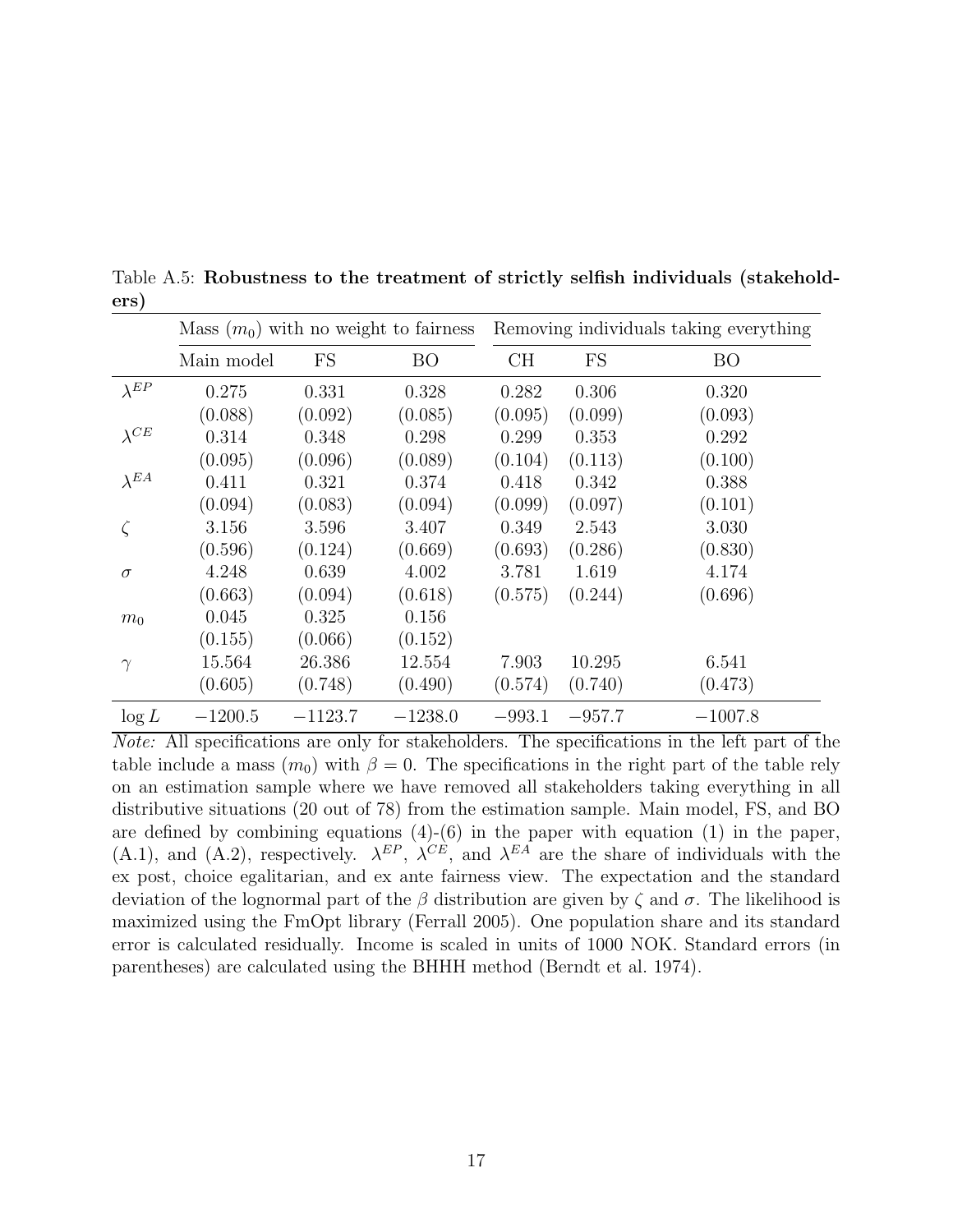|                           |                     |            |                           |            | Implied distribution of types |            |                             |                               |
|---------------------------|---------------------|------------|---------------------------|------------|-------------------------------|------------|-----------------------------|-------------------------------|
|                           | Estimates           |            | for $\overline{\tau}=400$ |            | for $\overline{\tau}=600$     |            | for $\overline{\tau} = 800$ |                               |
|                           | <b>Stakeholders</b> | Spectators | Stakeholders              | Spectators | <b>Stakeholders</b>           | Spectators | Stakeholders                | Spectators                    |
| Share EP                  |                     |            | 0.266                     | 0.175      | 0.209                         | 0.122      | 0.172                       | 0.090                         |
|                           |                     |            | (0.057)                   | (0.037)    | (0.052)                       | (0.027)    | (0.048)                     |                               |
| Share CE                  | 0.406               | 0.413      | 0.298                     | 0.341      | 0.321                         | 0.363      | 0.336                       | $\left( 0.020\right)$ $0.376$ |
|                           | (0.115)             | (0.118)    | (0.089)                   | (0.080)    | (0.095)                       | (0.083)    | (0.099)                     | (0.084)                       |
| Share $EA$                | 0.594               | 0.587      | 0.436                     | 0.485      | 0.470                         | 0.516      | 0.492                       | 0.534                         |
|                           | (0.115)             | (0.118)    | (0.090)                   | (0.071)    | (0.094)                       | (0.076)    | (0.097)                     | (0.080)                       |
| Mean of $\log \beta$      | 4.423               | 4.915      |                           |            |                               |            |                             |                               |
|                           | (0.040)             | (0.491)    |                           |            |                               |            |                             |                               |
| S.D. of $\log \beta$      | 3.479               | 12.739     |                           |            |                               |            |                             |                               |
|                           | (0.182)             | (46.397)   |                           |            |                               |            |                             |                               |
| Mean of $\log t   t > 0$  | $-1.457$            | $-1.549$   |                           |            |                               |            |                             |                               |
|                           | (0.200)             | (0.008)    |                           |            |                               |            |                             |                               |
| S.D. of $\log t   t > 0$  | 1.811               | 1.370      |                           |            |                               |            |                             |                               |
|                           | (0.215)             | (0.026)    |                           |            |                               |            |                             |                               |
| Mass at $t=0$             | 0.305               | 0.458      |                           |            |                               |            |                             |                               |
|                           | (0.127)             | 0.110)     |                           |            |                               |            |                             |                               |
| Marginal utility of money | 14.611              |            |                           |            |                               |            |                             |                               |
|                           | (0.385)             |            |                           |            |                               |            |                             |                               |
| Likelihood                | $-1192.42$          | $-557.0$   |                           |            |                               |            |                             |                               |
|                           |                     |            |                           |            |                               |            |                             |                               |

Table A.6: Estimates of threshold model Table A.6: Estimates of threshold model

shares are calculated for a cut-off, above which all individuals are considered to be of the ex post type  $(\overline{\tau})$ . The implied shares are  $1 - F^{t}(\overline{\tau})$  for the ex post and  $\lambda^{CE} F^{t}(\overline{\tau})$ ,  $\lambda^{EA} F^{t}(\overline{\tau})$  for the choice egalitarian and ex ante types respectively, where  $F^{t}$  is the CDF of the estimated distribution of thresholds. Standard errors calculated using the delta method. Estimatation for *Note:* The threshold model is defined by combining equation  $(1)$  in the paper with  $(5)-(6)$  in the paper and  $(A.4)$ . The implied spectators is not entirely numerically well behaved, and for this group estimation is with Nelder-Meade simplex maximization Note: The threshold model is defined by combining equation (1) in the paper with  $(5)-(6)$  in the paper and  $(A.4)$ . The implied shares are calculated for a cut-off, above which all individuals are considered to be of the ex post type  $(\overline{\tau})$ . The implied shares are  $1 - F^t(\overline{\tau})$  for the ex post and  $\lambda^{CE} F^t(\overline{\tau})$ ,  $\lambda^{EA} F^t(\overline{\tau})$  for the choice egalitarian and ex ante types respectively, where  $F^t$  is  $\Lambda$ ,  $\Lambda$ ,  $\Lambda$ ,  $\Lambda$ ,  $\Lambda$ ,  $\Lambda$ ,  $\Lambda$ ,  $\Lambda$ ,  $\Lambda$ ,  $\Lambda$ ,  $\Lambda$ ,  $\Lambda$ ,  $\$ the CDF of the estimated distribution of thresholds. Standard errors calculated using the delta method. Estimatation for spectators is not entirely numerically well behaved, and for this group estimation is with Nelder-Meade simplex maximization of the likelihood function and jack-knifed standard errors. of the likelihood function and jack-knifed standard errors.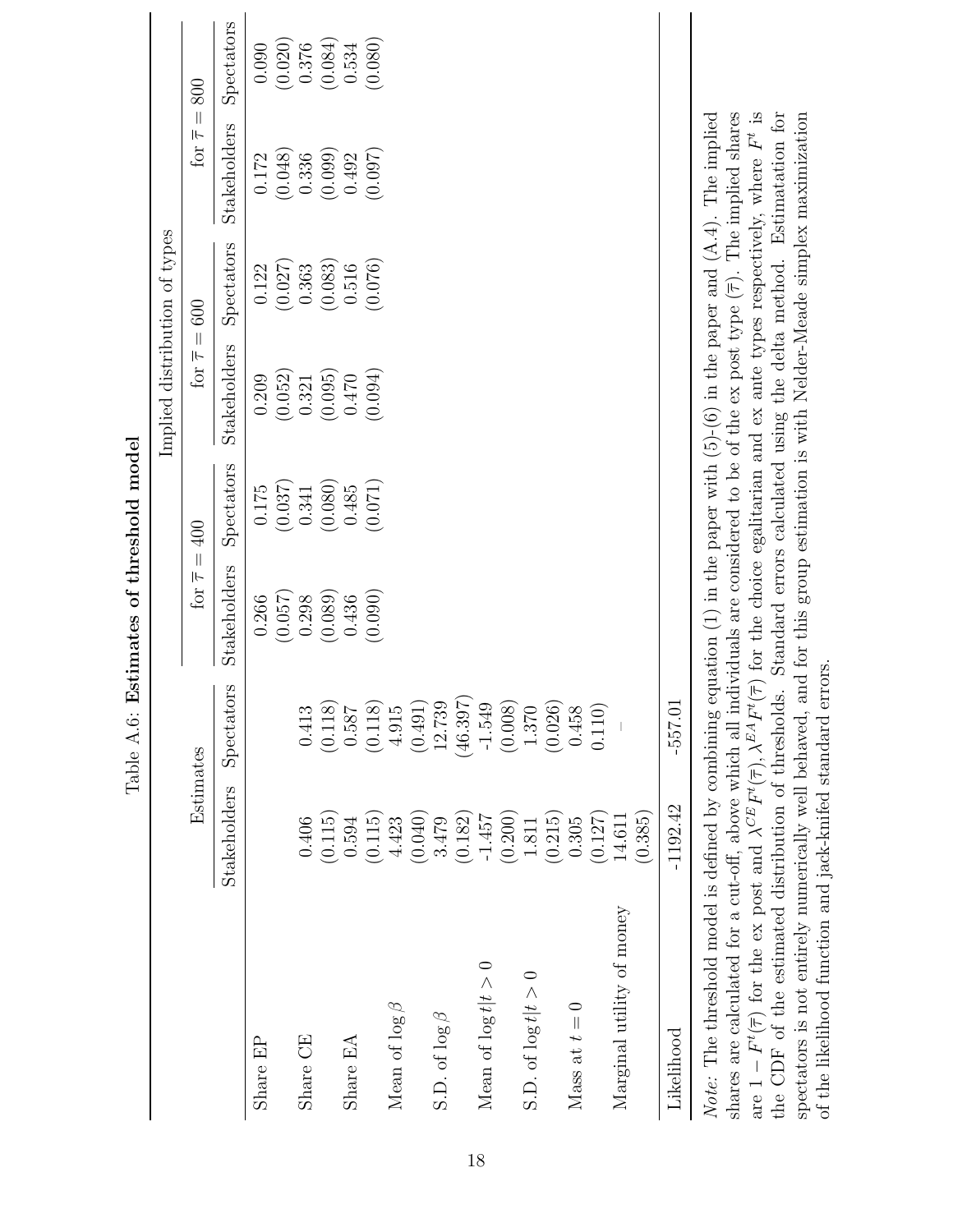|                                                   |    | Classified type |        |
|---------------------------------------------------|----|-----------------|--------|
|                                                   | EP | CE              | FA     |
| Main model                                        |    |                 |        |
| mean fraction of consistent decisions 0.75        |    | 0.67            | 0.71   |
| $\it{n}$                                          | 12 | 11              | 18     |
| FS-model                                          |    |                 |        |
| mean fraction of consistent decisions $0.75$ 0.67 |    |                 | 0.71   |
| $\it{n}$                                          | 12 | 11              | 18     |
| BO-model                                          |    |                 |        |
| mean fraction of consistent decisions 0.70        |    | 0.73            | (1.71) |
| $n\,$                                             | 13 | 10              | 18     |
| Threshold model, $\overline{\tau} = 400$          |    |                 |        |
| mean fraction of consistent decisions $0.83$ 0.72 |    |                 | 0.66   |
| $\it n$                                           |    | 14              | 20     |

Table A.7: Individual consistency across fairness type

Note: The table reports the number of spectators classified into each fairness type and the fraction of decisions in this group that are consistent with the fairness view (restricted to distributive situations with positive total earnings). Classification of spectators is based on the allocation of individuals to types that maximize total likelihood while restricting the fraction of each type to the population estimates in Table A.3. For further details on this approach, see Cappelen, Drange Hole, Sørensen, and Tungodden (2011). The Main model, FS, and BO are defined by combining equations (4)-(6) in the paper with equation (1) in the paper, (A.1), and (A.2), respectively. The threshold model is defined by combining equation (1) in the paper with  $(5)-(6)$  in the paper and  $(A.4)$ .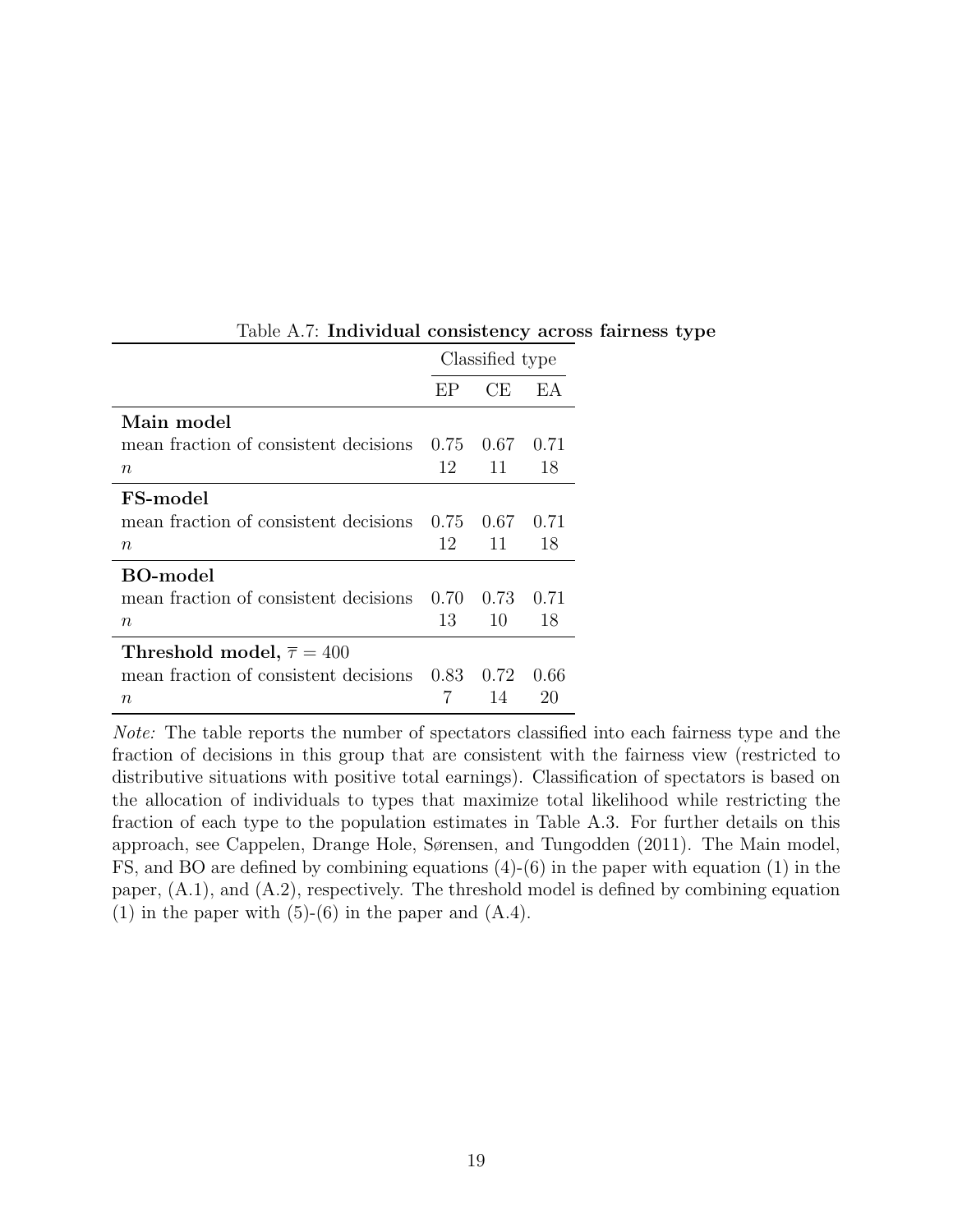|                       |         | Political view |         |
|-----------------------|---------|----------------|---------|
|                       | left    | moderate       | right   |
| $\overline{P(EP PV)}$ | 0.363   | 0.240          | 0.246   |
|                       | (0.052) | (0.050)        | (0.047) |
| $\overline{P(CE PV)}$ | 0.327   | 0.312          | 0.261   |
|                       | (0.045) | (0.050)        | (0.046) |
| $\overline{P(EA PV)}$ | 0.310   | 0.448          | 0.493   |
|                       | (0.048) | (0.059)        | (0.061) |

Table A.8: Fairness views and political beliefs

Note: The table reports average classification probabilities for the fairness types broken down by political view, based on the estimates of the main model presented in Table 4 in the paper. The question stated was: "Below is a seven-point scale on which the political views that people might hold are arranged from very left-wing to very right-wing. Where would you place yourself on this scale?". We have coded 1-4 as "left" ("very left wing" to "moderate"; 5 "moderate "slightly right wing"); and 6-7 as "right" ("right wing" to "very right wing") in order to create roughly equal-sized groups.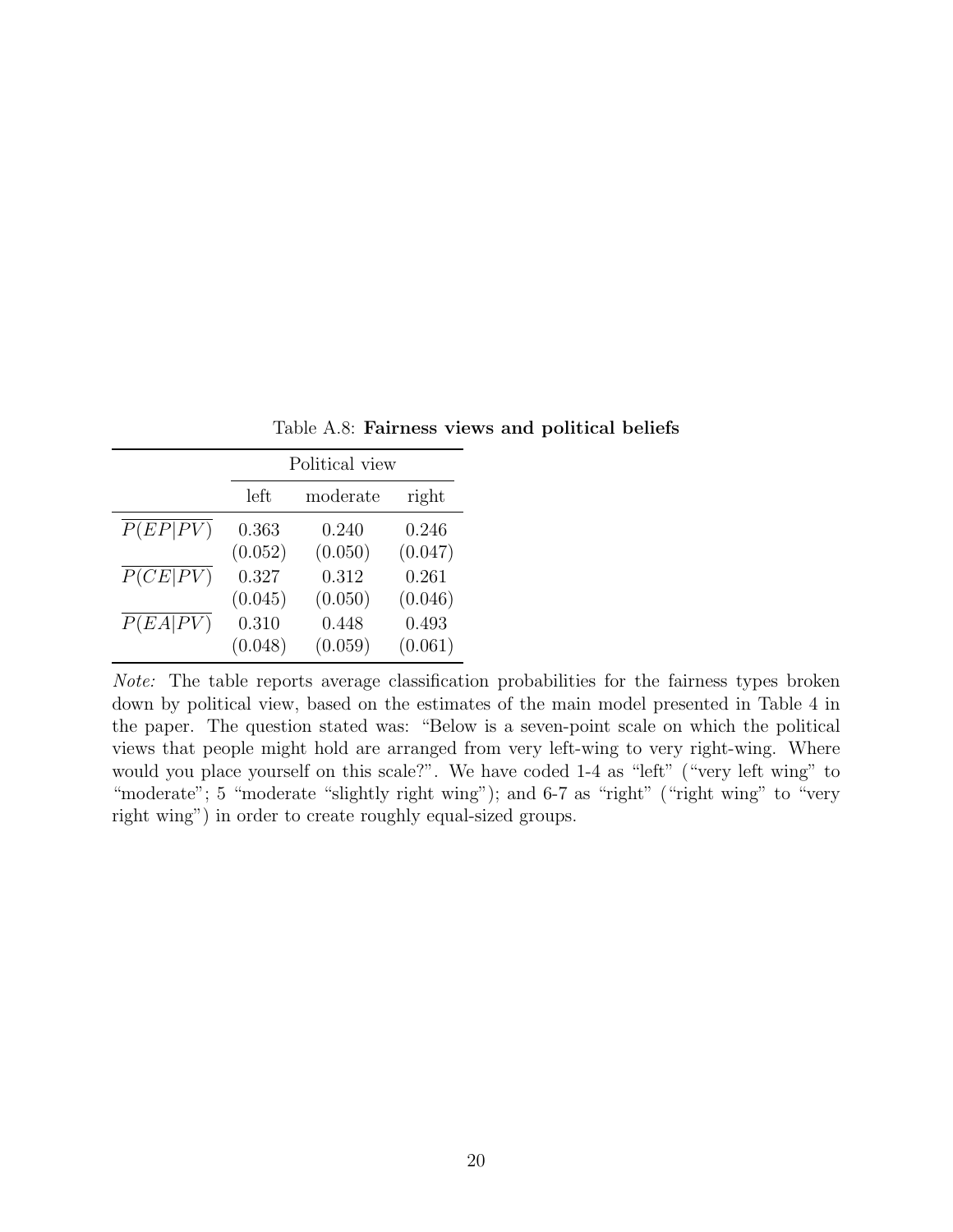#### **Appendix, not for publication:**

### **General Instructions**

#### **Introduction**

In this session participants will make decisions that determine their earnings and the earnings of other participants.

Please note that your participation is voluntary. You have the right to withdraw at any time and forfeit all payments you have received and will receive from your participation.

#### **Rules of Conduct**

The results from this experiment will be used in a research project. It is therefore very important that everyone who participates in the experiment follows certain rules of conduct. All cell-phones must be turned off, and you are not permitted to access any internet sites other than the one for this experiment. You are not allowed to talk with any of the other participants during the experiment. If you have questions or need help with the computer, please raise your hand and one of us will help you privately.

#### **Anonymity**

All interaction between the participants will take place via a web-based interface. The experiment will be conducted under complete anonymity, that is, no one, including the researcher and other participants, will ever know who made which decisions during the experiment.

#### **Participants and Phases**

In this experiment, there are two phases and two types of participants. A Type I Person makes decisions in both Phase 1 and Phase 2 of the experiment. A Type II Person makes decisions only in Phase 2 of the experiment. You will be randomly assigned to Type I or II later in the experiment. We will now describe Phase 1.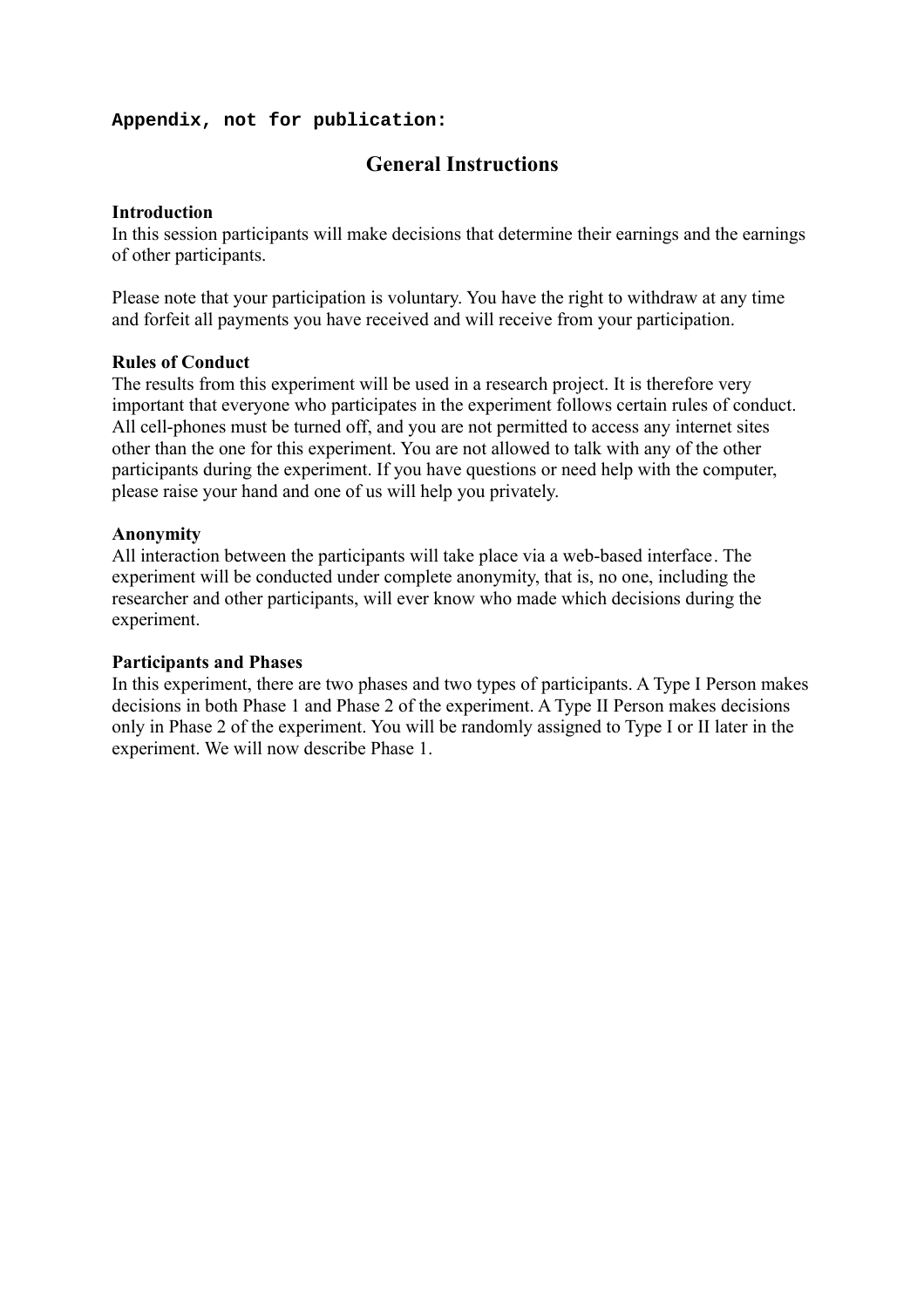### **Phase 1 Instructions**

#### **Investment Phase**

Phase 1 is the investment phase. Type I Persons, but not Type II Persons, make decisions in this phase. If you are randomly chosen to be a Type I Person, the following procedures will apply to you.

In this phase, you will face four separate situations. In each situation, you will be asked to choose between two alternatives: alternative A and alternative B. The value of alternative A is a fixed amount of money with certainty. Alternative B, on the other hand, is risky, that is, the value of this alternative will depend, in part, on chance. The four decisions you will make all involve the same risky alternative B, but they differ with respect to the value of alternative A. We will now describe these alternatives in greater detail.

#### **Alternative A (certain)**

Alternative A has a different but certain value in each of the four separate situations. The four possible values of this alternative are 400 NOK, 300 NOK, 200 NOK and 25 NOK.

#### **Alternative B (risky)**

The risky alternative B is always the same for all four situations. If you choose alternative B in a given situation, you have a fifty percent probability of earning 800 NOK and a fifty percent probability of earning nothing. Thus, the expected value of alternative B is 400 NOK. In other words, the value of this alternative is, on average, 400 NOK.

#### **Summary of Investment Situations**

The four situations are summarized in the following table, where p represents the probability of a given outcome in alternative B.

|               |                                                                       |                                                | <b>Investment Situations</b>                                   |                                                        |
|---------------|-----------------------------------------------------------------------|------------------------------------------------|----------------------------------------------------------------|--------------------------------------------------------|
| Alternative A | 400 NOK                                                               | <b>300 NOK</b>                                 | <b>200 NOK</b>                                                 | <b>25 NOK</b>                                          |
|               | <i>Alternative B</i>   0 NOK with $p = 0.5$<br>800 NOK with $p = 0.5$ | 0 NOK with $p = 0.5$<br>800 NOK with $p = 0.5$ | $\approx 0$ NOK with $p = 0.5$<br>$\vert$ 800 NOK with p = 0.5 | 0 NOK with $p = 0.5$<br>$\vert$ 800 NOK with $p = 0.5$ |

If you choose alternative B in a given situation, the computer will select with random and with equal probability a value of 0 or 800 NOK. The situations will be presented in randomized order, that is, they will not necessarily be presented in the order they appear in this table.

#### **Overview of Phase 2**

Phase 2 of the experiment concerns the distribution of earnings from Phase 1. Details of the second phase will be provided after the first phase is complete.

When you logon to the experiment, you will be informed whether you are a Type I or Type II Person. Please follow the instructions on your screen.

This concludes the introduction. Throughout the experiment we will update progress on the experiment on the status page, which is displayed on the screen. If there are any questions now or at any point in the experiment, please raise your hand, and one of us will approach you individually.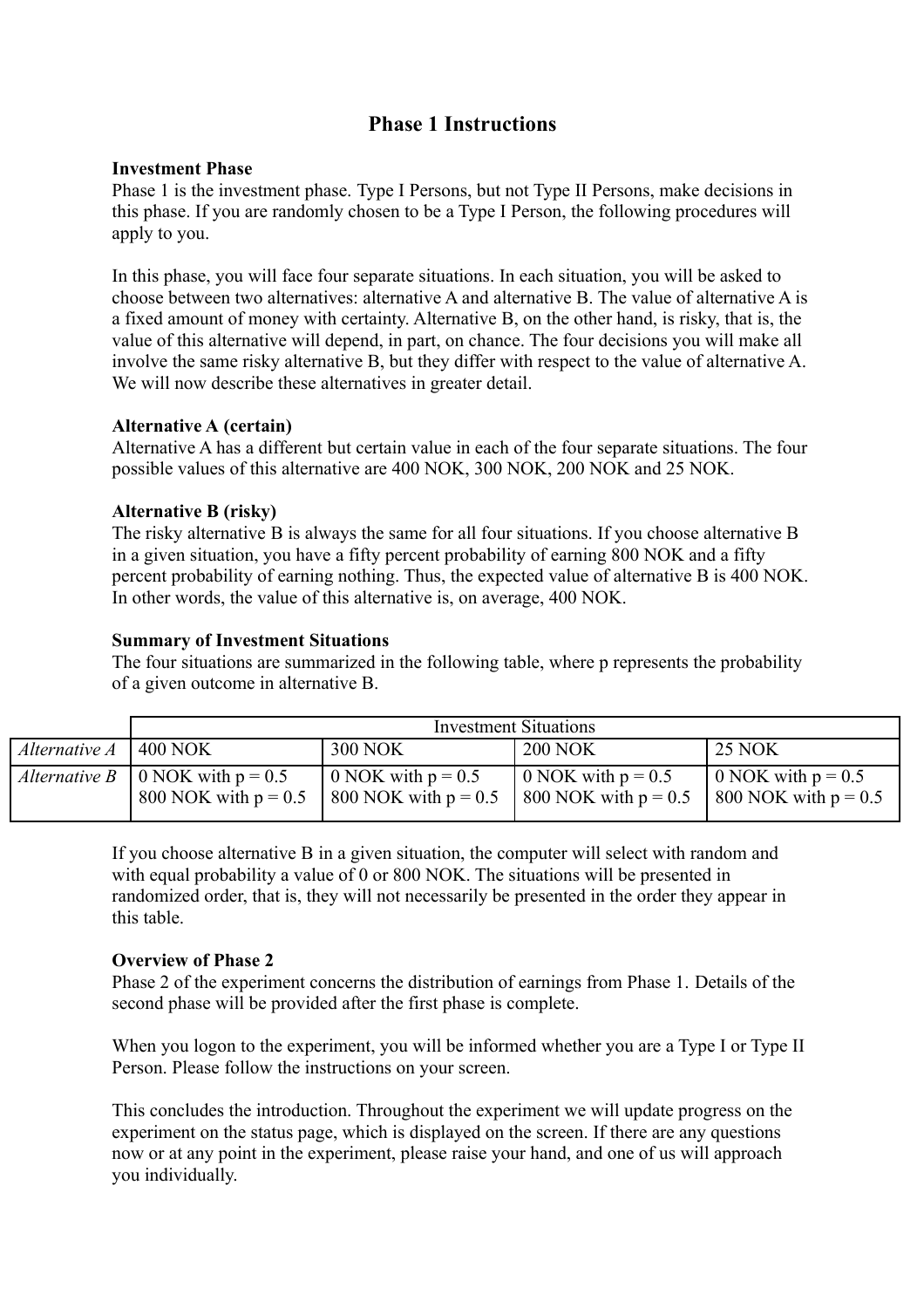Please enter the following code on your computer: XXX, and press the button to continue. You should then just wait until everyone has registered.

Everyone has now registered, and in moment you will automatically be transferred to a page that informs you whether you have been randomly selected to be a Type I or Type II Person. If you have been selected to be a Type II Person, please press the button and sit quietly without talking until you are asked to continue.

If you have been selected to be a Type I Person, please press the button to continue to your first investment situation. When you are finished with the first situation, press the button and continue in this manner until you have made decisions in all four situations. Then please sit quietly without talking until you are asked to continue.

#### **Phase 2 Instructions**

#### **Distribution Phase**

Phase 2 is the distribution phase. In this phase, both Type I and Type II Persons will make decisions about the distribution of earnings from Phase 1. Every participant will make decisions in different distributional situations involving two Type I Persons who are anonymously matched to form a pair. The task in each distributional situation is to distribute the sum of earnings of these two persons from one of their four investment situations.

#### **Decisions of Type I Persons**

If you are a Type I Person, you will be asked to make choices in a total of eight different distributional situations. In each distributional situation, you will be *randomly* matched with another Type I Person. You will then be asked to distribute the sum of what you earned and what the person you are matched with earned in one of the four investment situations. Before you decide how you want to distribute the money, you will both be informed about what alternatives the two of you faced in that particular investment situation, the decision you and the other person made in that situation, and the outcome for each of you.

#### **Decisions of Type II Persons**

If you are a Type II Person, you will also be asked to make choices in a total of eight different distributional situations that involve only Type I Persons but not yourself. In each distributional situation, you will be *randomly* matched with a pair consisting of two Type I Persons. You will then be asked to distribute the sum of what the two Type I Persons earned in one of the four investment situations. Before you decide how you want to distribute the money, you will be informed about what alternatives the two Type I Persons faced in that particular investment situation, the decisions they made in that situation, and the outcome for each of them.

#### **Payments to Type II Persons**

All Type II Persons will be paid the same fixed sum unrelated to their decisions about the distribution of earnings among Type I Persons. If you are a Type II Person, the amount of your fixed payment will appear on your screen before you make your decision.